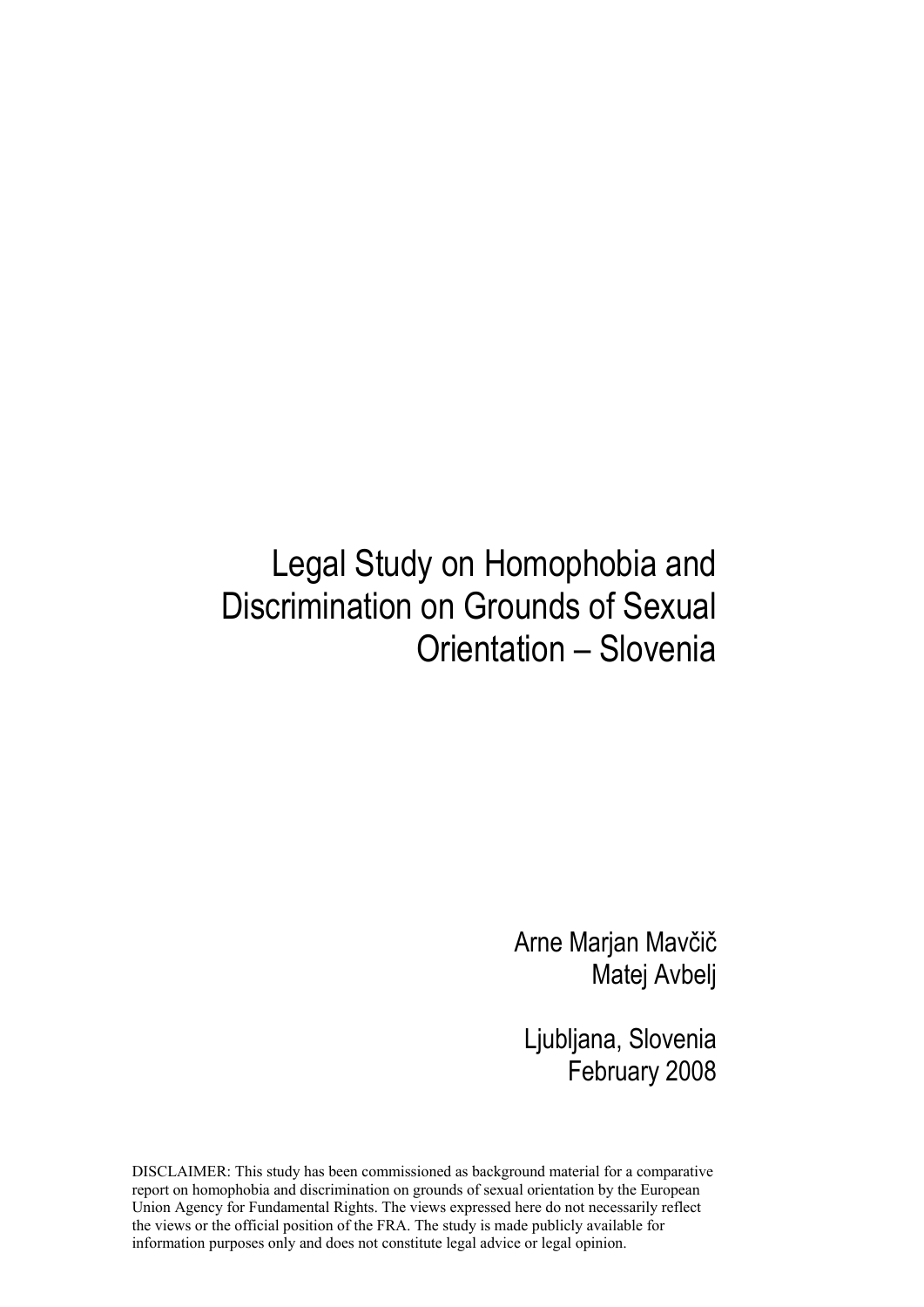# Contents

| A.             | A 1<br>A2 |  |
|----------------|-----------|--|
| В.             |           |  |
| $\mathbf{C}$ . |           |  |
| D.             |           |  |
| Е.             |           |  |
| F.             |           |  |
| G.             |           |  |
| Н.             |           |  |
| Ι.             |           |  |
|                |           |  |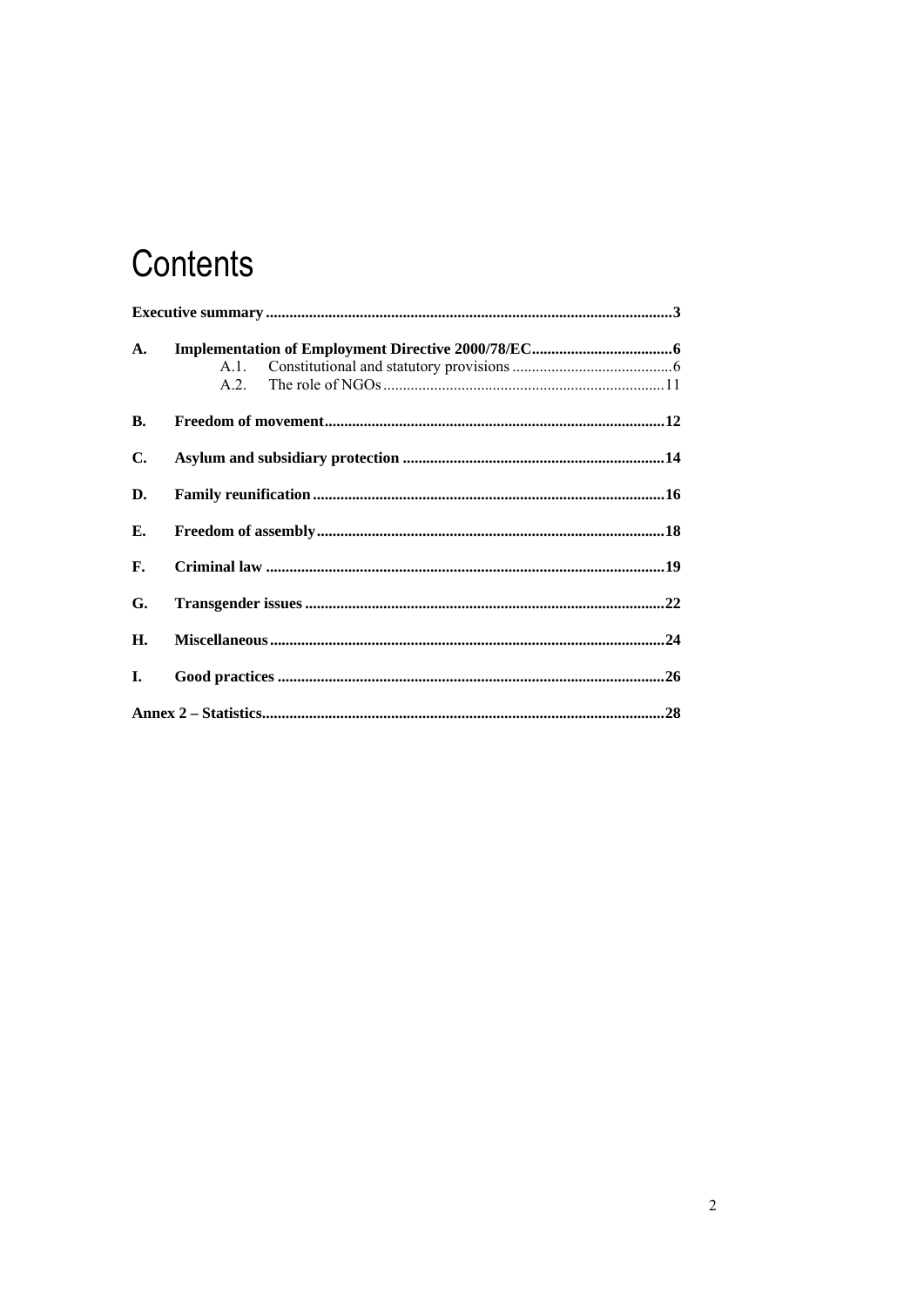## Executive summary

### Implementation of Employment Directive 2000/78/EC

[1]. The right to equal treatment both in employment relationships and beyond this sphere is guaranteed by Article 14 of the *Ustava Republike Slovenije* [Constitution of the Republic of Slovenia]. This right is further detailed in the *Zakon o delovnih razmerjih (ZDR)* [Employment Relationships Act] which explicitly prohibits direct or indirect discrimination on the basis of sexual orientation. In 2004 the *Zakon o uresničevanju načela enakega obravnavanja* [Implementation of the Principle of Equal Treatment Act] was adopted as a legislative measure implementing Directive 2000/43/EC and Directive 2000/78/EC. Its main objective is to improve protection in relation to discrimination based on sex and other grounds, such as race or ethnic origin, health, disability, language, religious or other conviction, age, sexual orientation, education and social status. The Act bans direct and indirect discrimination, harassment and victimisation and determines sanctions for violations. It also allows positive measures if they promote the achievement of its aims or are used to compensate for the less favourable position of people with particular personal circumstances. Victims of discrimination in employment relationships can turn to special equality bodies instituted by Slovenian legislation (*zagovornik načela enakosti, inšpekcijske službe,varuh človekovih pravic*, [the Equality Advocate, the inspection service and the Ombudsman]), as well as the courts. In the latter case, the legislation provides for a shifting of the burden of proof in favour of a victim of discrimination. NGOs have the right to participate in these proceedings, however, their role has been limited to awareness-raising activities within society. To the extent that official statistics on cases of discrimination on the grounds of sexual orientation are available, there have been very few cases reported and in none of them has the alleged discrimination been established.

### Freedom of movement

[2]. Family members of an EU citizen, whether or not they are EU nationals, can join him/her on the basis of their derived rights for the purposes of family reunification. LGBT partners of an EU citizen are not encompassed under the legal term spouse as defined by the *Zakon o tujcih* [Aliens Act]. This is reserved for the marital relationship between heterosexual partners. The registered partnership (same-sex union) as defined by the Slovenian *Zakon o registraciji istospolne partnerske skupnosti* [Registration of Same-sex Partnership Act] is not awarded the same legal status as marriage, neither does a partner in a same-sex union have the status of a relative. This means that LGBT partners of an EU citizen, as well as their children or other relatives, are not considered as family members or relatives in Slovenia and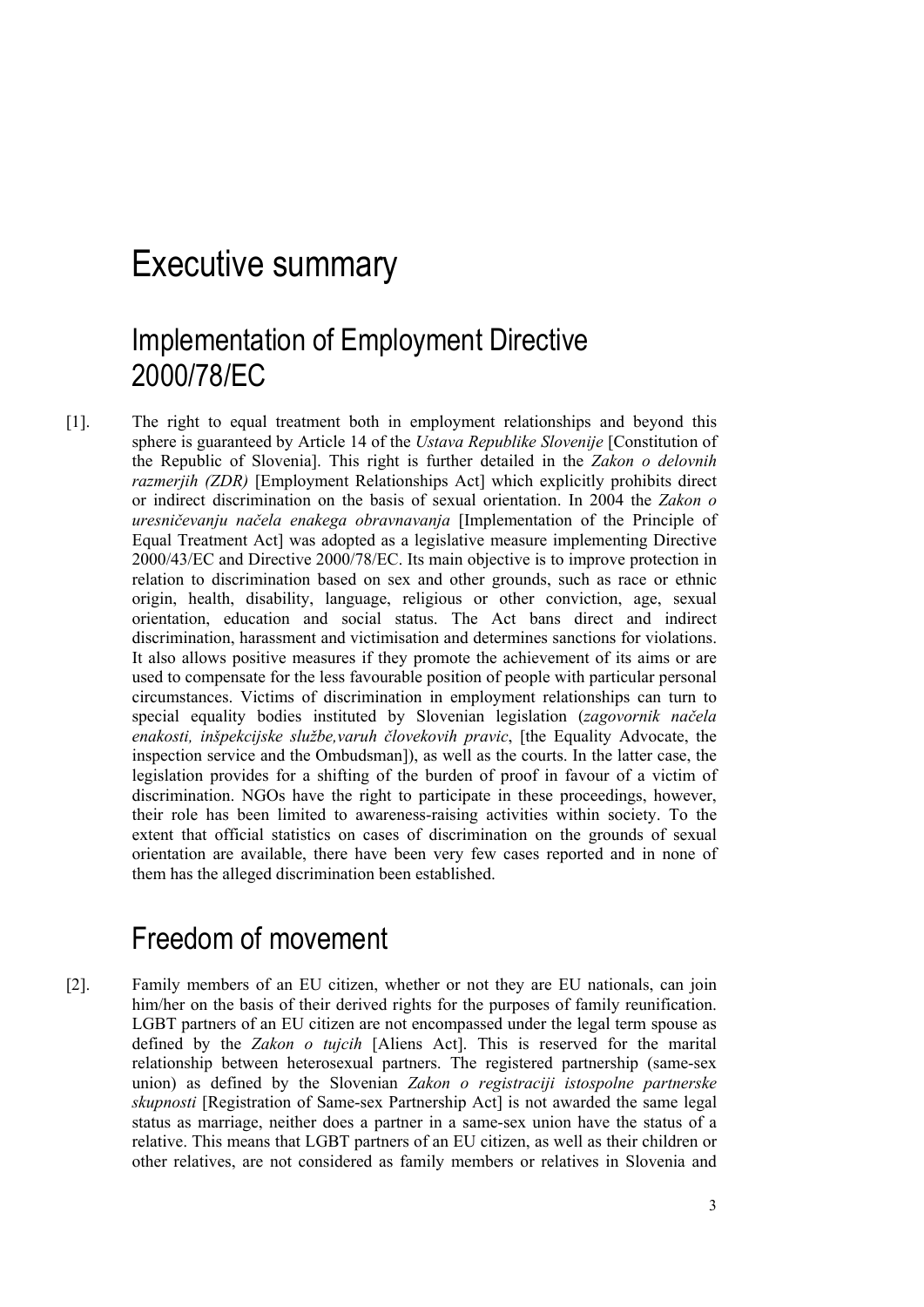thus do not obtain derived rights to freedom of movement. They and their family members can enter and reside in Slovenia only on the basis of their original rights as EU citizens or nationals of other countries. In the latter case they must comply with stricter legal conditions for entry and residence.

### Asylum and subsidiary protection

[3]. The protection of aliens under Slovenian law which includes the right to refugee status and the right to subsidiary protection is regulated by the new *Zakon o mednarodni zaščiti* [International Protection Act]. The Act implements a number of EU directives. Grounds for persecution which entitle an individual to refugee status, *inter alia*, include the membership of a particular social group. The Act explicitly enables LGBT people to acquire refugee status. Unofficial reports state that since 1999 there have been around 150 asylum claims approved in Slovenia, but none of them on the basis of sexual orientation.

### Family reunification

[4]. Article 53 of the Slovenian Constitution provides that the state shall protect the family, motherhood, fatherhood, children and young people and shall create the necessary conditions for such protection. The concept of family is, however, still bound to a relationship, either marital or extra-marital, between two individuals of different sex and their children. This is apparent also from the Aliens Act which determines the alien's right to family reunification and the right to a complete family. This right is granted only to close family members which does not include LGBT partners. One LGBT partner, his children or parents thus cannot benefit from the rights of another LGBT partner. A same-sex partnership is thus not recognised as a ground which would trigger the right to family reunification.

### Freedom of assembly

[5]. Freedom of assembly is guaranteed by Article 42 of the Constitution and implemented by the *Zakon o javnih zbiranjih* [Public Gatherings Act]. LGBT people have exercised their right to freedom of assembly freely. There have been no reports of official prohibition of LGBT events. Similarly, there is no record of demonstrations against tolerance of LGBT people. However, parades have sometimes been accompanied by disrespectful graffiti or slogans and there have been reports of some isolated cases of physical violence against LGBT people in the aftermath of parades. The authorities have always reacted to such events in accordance with the law and any physical violence or interference by third parties with the rights of LGBT people has led to severe and unanimous condemnation from the highest Slovenian officials as well.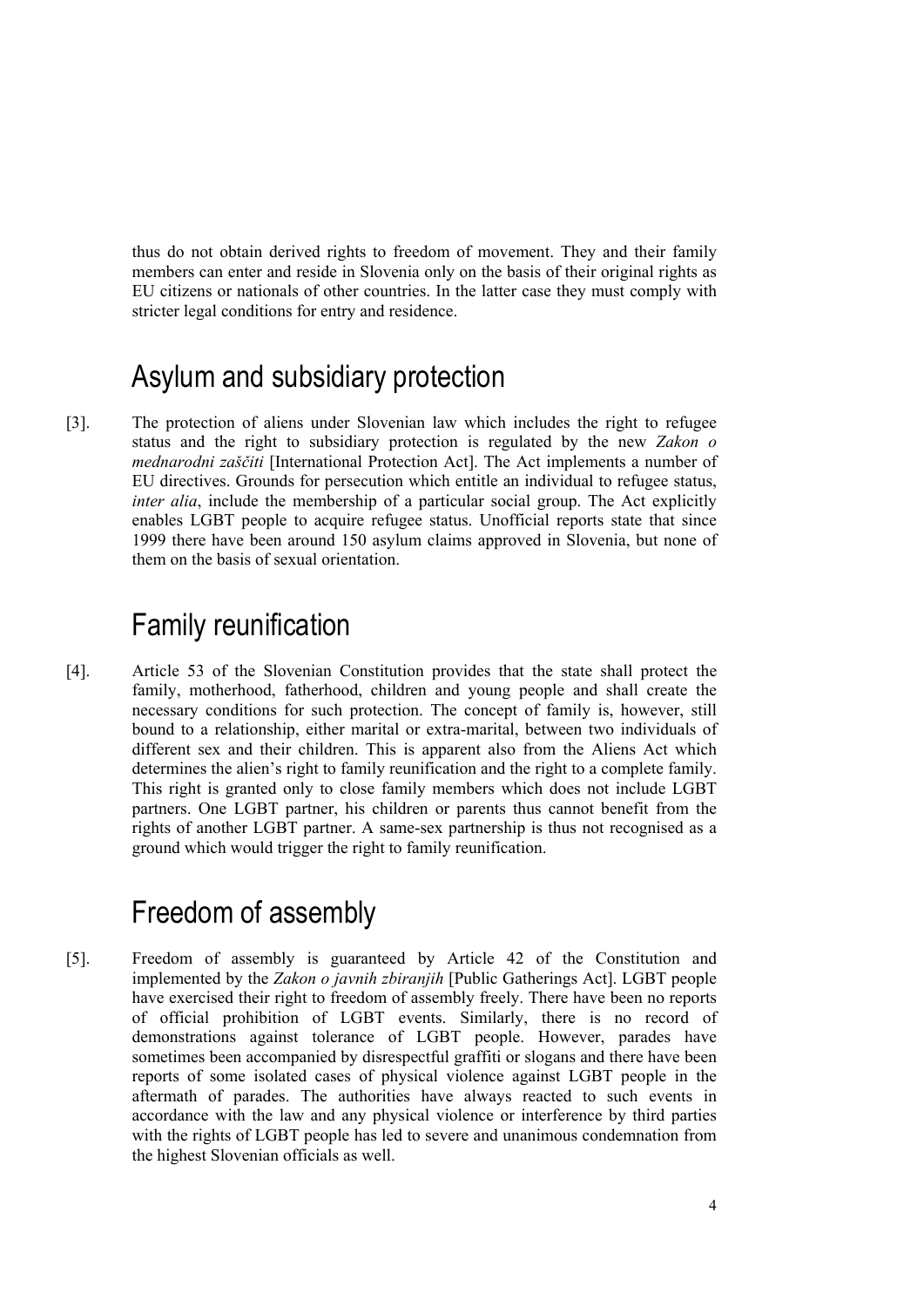### Hate speech and criminal law

[6]. Article 63 of the Constitution prohibits 'any incitement to national, racial, religious or other discrimination, and the inflaming of national, racial, religious or other hatred and intolerance'. Hate speech is incriminated by the *Kazenski zakonik* [Penal Code], which also incriminates discrimination. This Act also penalises a violation of the right to equality, including on the basis of sexual orientation. Hate speech directed towards LGBT people is proscribed by a number of other statutes.

### Transgender issues

[7]. The discrimination of transgender people is encompassed by a constitutional prohibition of discrimination on the basis of 'any other personal circumstance'. However, there are no specific laws explicitly addressing the status and position of transgender people in Slovenia.

### **Miscellaneous**

[8]. The Registration of Same-Sex Partnership Act provides for certain listed rights which are recognised for such partners. It does not establish a form of union equivalent to marriage and remains distinct from the provisions of the *Zakon o zakonski zvezi in družinskih razmerjih* [Marriage and Family Relations Act]. The most obvious difference is certainly the lack of any provisions concerning children. Other shortcomings have been identified as well.

### Good practices

[9]. In Slovenia two particular cases of good practice in the field of employment can be singled out. The first relates to employers who can use various formal and informal means for securing a safe working environment for LGBT people. Two large Slovenian public companies thus lead by example by including prohibition of discrimination on the basis of other personal circumstances (i.e. sexual orientation) in their internal company codes. The second case of good practice relates to the cooperation between NGOs, trade unions, employers and the Slovenian government, the recent result of which has been the publication of two manuals containing a comprehensive guide for trade unions of how to counter discrimination in their negotiations with employers, as well as for the employers when dealing with workers.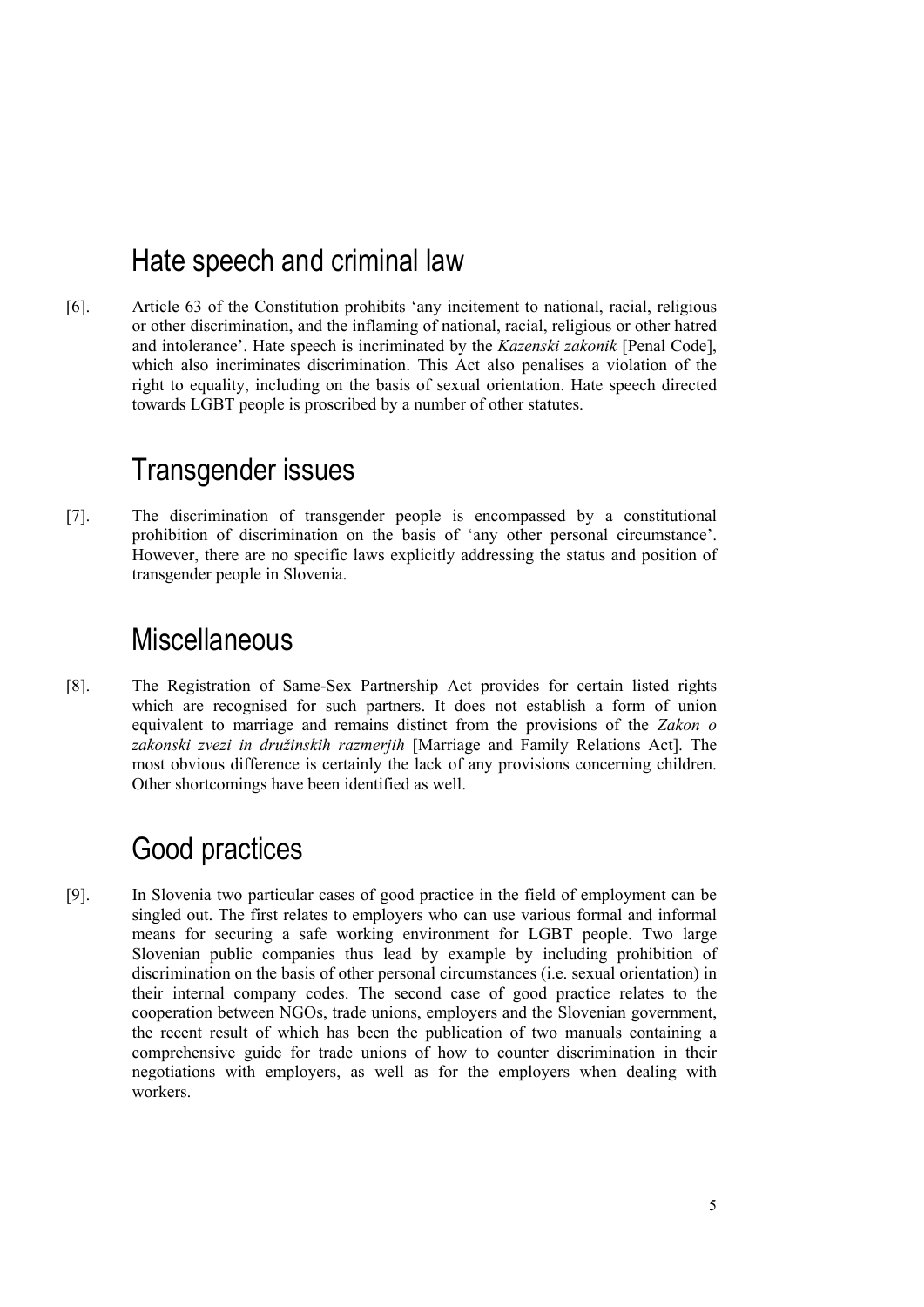## A. Implementation of Employment Directive 2000/78/EC

### A.1. Constitutional and statutory provisions

#### The Constitution

1

[10]. The principle of equality is one of the basic constitutional provisions. It means the right of an individual to guaranteed equality in the establishment and implementation of law (equality in law and equality before the law). The amended text of Article 14, para. 1 of the *Ustava Republike Slovenije* [Constitution of the Republic of Slovenia] reads as follows:

> '*In Slovenia everyone shall be guaranteed equal human rights and fundamental freedoms irrespective of national origin, race, sex, language, religion, political or other opinion, material standing, birth, education, social status, disability or any other personal circumstance.*' 1

In accordance with Article 14, para. 2 of the Constitution, all persons shall be equal before the law.<sup>2</sup> The principle of equality is bound by some particular constitutional provisions explicitly referring to equality and equal rights. In this way, Article 22 of the Constitution guarantees the equal protection of rights.<sup>3</sup>

[11]. The *Ustavna komisija* [Commission for Constitutional Affairs] of the Parliament of the Republic of Slovenia conferred an official interpretation on the above-mentioned Article 14 of the Constitution: 'The term "personal circumstances" included in Article 14 of the Constitution includes the "same-sex" orientation of an individual. The prohibition of discrimination on the basis of sexual orientation is thus contained in this Article. The Commission for Constitutional Affairs did not refer explicitly to

<sup>1</sup> Slovenia/*Ustava Republike Slovenije* [Constitution of the Republic of Slovenia], 33/91, 42/97, 66/00, 24/03, 69/04, 68/06 as amended (26.12.1991), Art. 14(1). 2

Slovenia/Constitution 33/91, 42/97, 66/00, 24/03, 69/04, 68/06 as amended (26.12.1991), Art. 14(2); also Slovenia/*Ustavno sodišče* [Constitutional Court]/U-I-94/05 (26.10.2006): *'Pursuant to Art. 14 of the Constitution in Slovenia everyone is guaranteed equal human rights and fundamental freedoms irrespective of personal circumstances, including gender which is specifically listed by the Constitution'*. 3

Slovenia/Constitution 33/91, 42/97, 66/00, 24/03, 69/04, 68/06 as amended (26.12.1991), Art. 22, also Slovenia/Constitutional Court/Up-1055/05 (19.01.2006): *'A party in the procedure is entitled to fundamental procedural guarantees, which include the right to a statement and the right to equal treatment of parties in the procedure'.*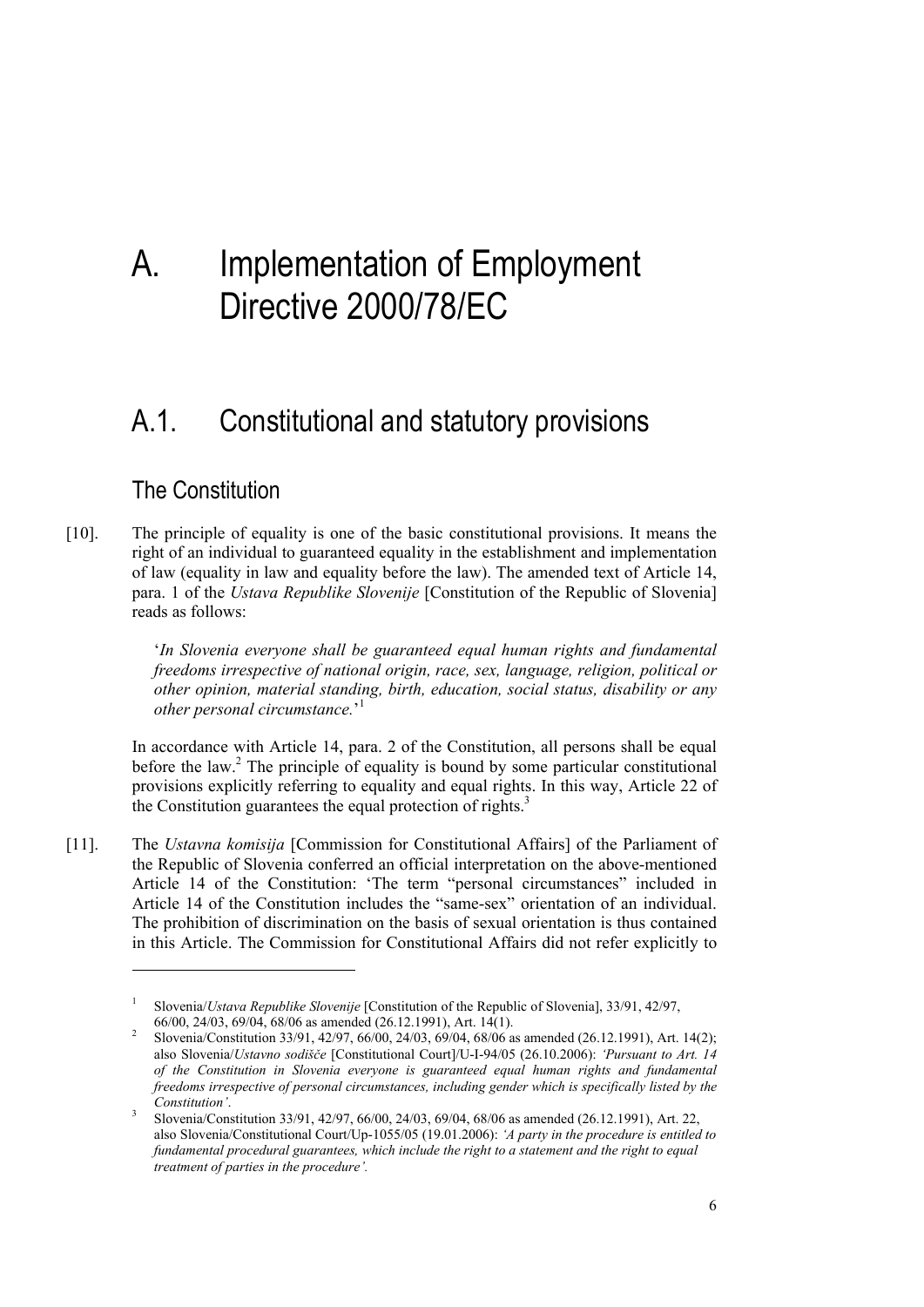any special personal circumstance, for they are ordinarily not explicitly enumerated in the conventions or constitutional texts, rather their judicial and other protection is secured in this more general manner.<sup>4</sup>

#### The Employment Relationships Act

[12]. Discrimination on the basis of sexual orientation is explicitly prohibited in the *Zakon o delovnih razmerjih* [Employment Relationships Act].<sup>5</sup> The relevant provisions of the Employment Relationships Act came into force on 01.01.2003. Article 6 of the Act determines that the employer may not discriminate between those seeking employment or employees on the basis of any personal circumstance when the employment contract is being concluded or at any time during employment. The employer is liable for damages in the event of such discrimination occurring. The employer may not treat the applicant in the recruitment process or the worker unequally during the course of the employment relationship or in relation to the termination of an employment contract on the grounds of sex, race, skin colour, age, health or disability, religious, political or other conviction, membership of a trade union, national and social origin, family status, financial situation, sexual orientation or other personal circumstances.<sup>6</sup> Women and men must be afforded equal opportunities and equal treatment in access to employment, promotion, training, education, retraining, wages and other income arising from the employment relationship, absences from work, working conditions, working hours and notice of termination of the employment contract.<sup>7</sup> Any direct as well as indirect discrimination due to sex, race, age, health or disability, religious or other conviction, sexual orientation or national origin is prohibited. Direct discrimination is considered to be present when a person was, is or could be treated less favourably than another person in equal or similar circumstances due to his/her specific personal circumstances. There is indirect discrimination where an apparently neutral provision, criterion or practice would put a person of a certain sex, race, age, health or disability, religious or other conviction, sexual orientation or national origin at a disadvantage, unless such provision, criterion or practice are objectively justified, appropriate and necessary. The instruction to discriminate against a person on the grounds of any personal circumstance also constitutes a form of direct or indirect discrimination.<sup>8</sup> If, in the event of a dispute, the applicant or worker presents facts which justify the assumption that the prohibition of discrimination was violated due to the circumstances referred to in paragraph 3 of Article 6, it shall be for the employer to prove that different treatment is justified by the type and nature of the

<sup>4</sup> http://www.ljudmila.org/sgs/modules.php?name=News&file=print&sid=283 (last accessed  $31.01.2008$ ).

S Slovenia/Employment Relationships Act  $42/02$  and  $103/07$  as amended  $(03.05.2002)$ 

Slovenia/Employment Relationships Act  $42/02$  and  $103/07$  as amended  $(03.05.2002)$ , Art  $6/1$ .

Slovenia/Employment Relationships Act  $42/02$  and  $103/07$  as amended  $(03.05.2002)$ , Art  $6/2$ .

Slovenia/Employment Relationships Act 42/02 and 103/07 as amended (03.05.2002), Art 6(3).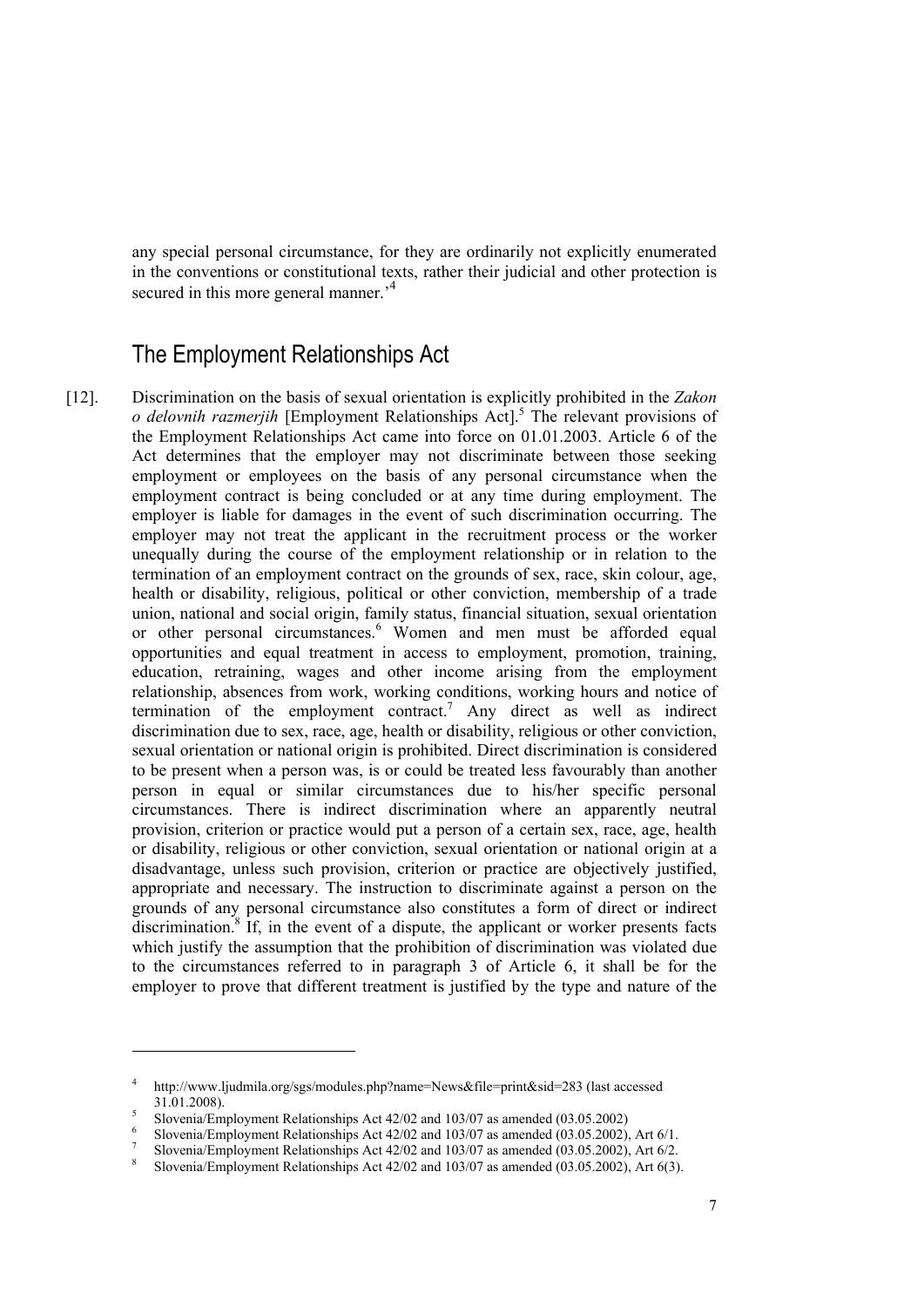work.<sup>9</sup> Should the existence of discrimination be established, the employer is liable for damages to the applicant or worker pursuant to the general rules of civil law.<sup>10</sup>

#### Complementary anti-discrimination legislation

[13]. In order to ensure that similar provisions are included in other laws, to strengthen the public perception that discrimination on the grounds of sexual orientation is prohibited, complementary anti-discrimination legislation was adopted. The legislature believed that the *Zakon o uresničevanju načela enakega obravnavanja*  [Implementation of the Principle of Equal Treatment Act] would strengthen the public perception regarding discrimination, especially with reference to the already existing constitutional guarantees of prohibition of discrimination and the prohibition of incitement to discrimination and intolerance.<sup>11</sup>

#### The Implementation of the Principle of Equal Treatment Act

- [14]. The Implementation of the Principle of Equal Treatment  $Act^{12}$  is a piece of legislation with a general scope of application prohibiting discrimination against any person in the exercise of his/her rights and duties and in the exercise of his/her fundamental freedoms in any aspect of the social sphere, in particular in the fields of employment, employment relations, affiliation to unions and interest organisations, upbringing and education, social security and access to and provision of goods and services. It was adopted in May 2004 and it seeks to implement Directives 2000/43/EC and 2000/78/EC.
- [15]. Its main objective is to improve protection against discrimination based on sex and other grounds, such as race or ethnic origin, health, disability, language, religious or other conviction, age, sexual orientation, education and social status. Sexual orientation is explicitly listed among the list of prohibited grounds of discrimination. The Act bans direct and indirect discrimination, harassment and victimisation and determines sanctions for violations. It allows the adoption of positive action measures if they contribute to the aim of promoting equality or compensate for existing inequalities.

#### Special equality bodies dealing with discrimination

<u>.</u>

[16]. The Act also provides for the establishment of the *Svet vlade za uresničevanje načela enakega obravnavnja* [Council of the Government for the Implementation of the

<sup>9</sup>

<sup>&</sup>lt;sup>9</sup> Slovenia/Employment Relationships Act 42/02 and 103/07 as amended (03.05.2002), Art 6(7).<br><sup>10</sup> Slovenia/Employment Relationships Act 42/02 and 103/07 as amended (03.05.2002), Art 6(7).<br><sup>11</sup> Slovenia/Constitution 33/91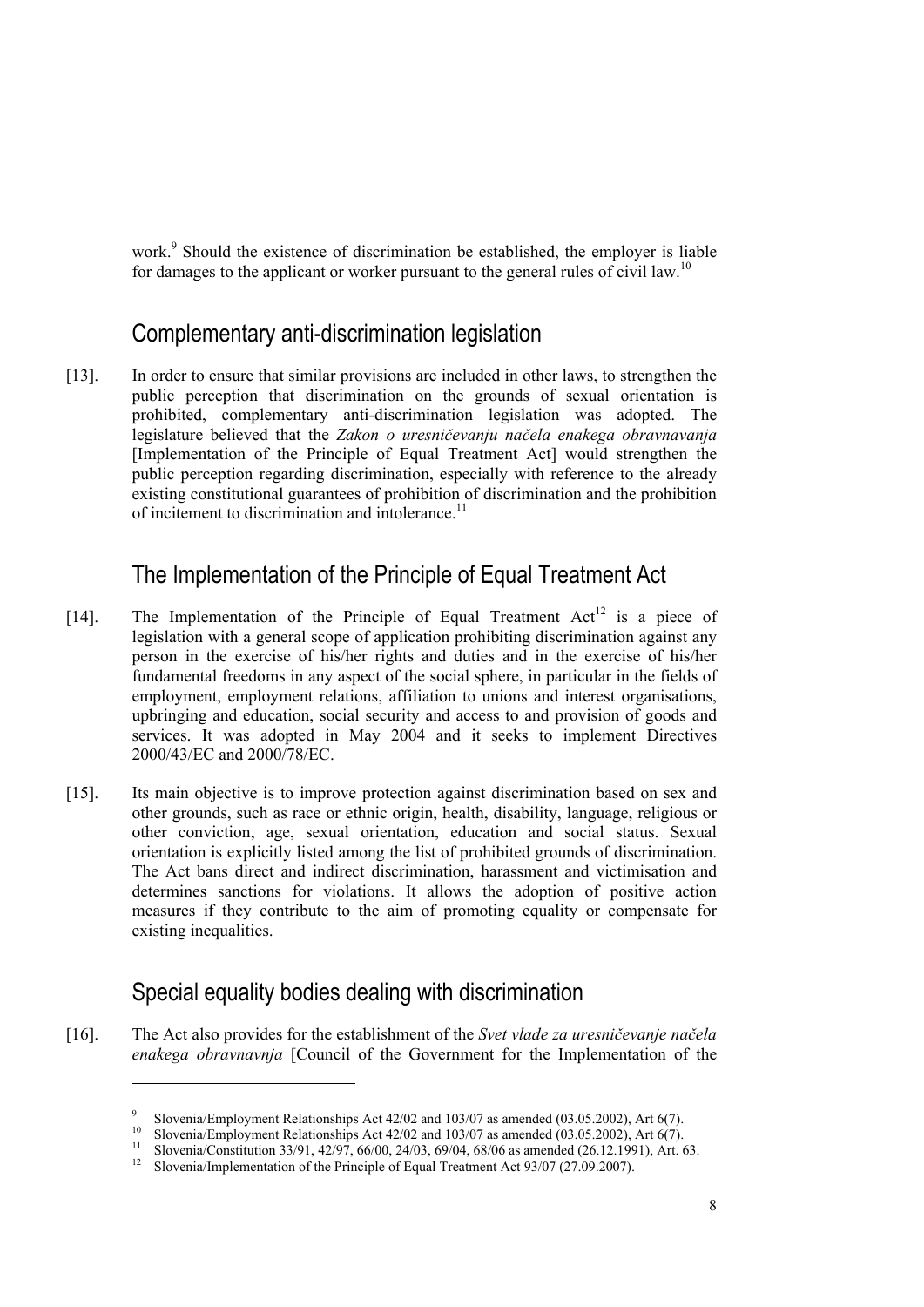Principle of Equal Treatment] (the implementing regulations should be adopted by the government and at time of writing were still in a preparatory phase). The Council, *inter alia*, provides for the implementation of the provisions of the Act, monitors their implementation and initiates educational, awareness-raising, information and research activities for the promotion of equal treatment.<sup>13</sup>

- [17]. The Act also assigns duties to the *Zagovornik načela enakosti* [Equality Advocate] in relation to the consideration of informal complaints regarding anti-discrimination rules. This is a body for investigating complaints about alleged breaches of the equal treatment principle.14 The review of an alleged violation of the prohibition of discrimination begins with the receipt of a written or oral complaint which can be anonymous, provided that it contains sufficient elements for a substantive review.15 Manifestly unfounded applications are not reviewed.<sup>16</sup> The application must be filed as soon as possible, but no later than one year after the alleged discrimination was committed. However, in specially justified cases the application can be reviewed even after the expiry of the set time limit.<sup>17</sup> The procedure before the Advocate is informal, confidential, free of charge<sup>18</sup> and normally conducted in writing.<sup>19</sup> The Advocate can issue a written request during the procedure to the alleged perpetrator asking him/her to protect the victim of discrimination from further acts of victimisation or to remove any existing consequences.<sup>20</sup> The procedure closes with a written opinion which contains the main findings about the case and their assessment in the light of the alleged discrimination. The written opinion is served to both parties in the case. The perpetrator may be issued with recommendations about the removal of the negative consequences of a violation, with a duty to report back on adopted remedial measures.21 In addition to this complaints procedure, an individual can also apply to the Advocate for an advisory opinion as to whether a particular act, commission or omission could violate the principle of equality on the basis of personal circumstances.<sup>22</sup> The Equality Advocate issues yearly reports about its activity.<sup>23</sup>
- [18]. In cases where the perpetrator does not cease his/her discriminatory behaviour or does not remove the resulting negative consequences of the discrimination or does not comply with the Advocate's recommendations, the Advocate can submit the case to the *inšpekcijska služba* [inspection service].24 The inspection service must review

<sup>&</sup>lt;sup>13</sup> Slovenia/Implementation of the Principle of Equal Treatment Act 93/07 (27.09.2007), Art. 9.<br><sup>14</sup> Slovenia/Implementation of the Principle of Equal Treatment Act 93/07 (27.09.2007), Art. 11.<br><sup>15</sup> Slovenia/Implementati

<sup>(2).&</sup>lt;br>Slovenia/Implementation of the Principle of Equal Treatment Act 93/07 (27.09.2007), Art. 18.<br>Slovenia/Implementation of the Principle of Equal Treatment Act 93/07 (27.09.2007), Art. 19.<br>Slovenia/Implementation of the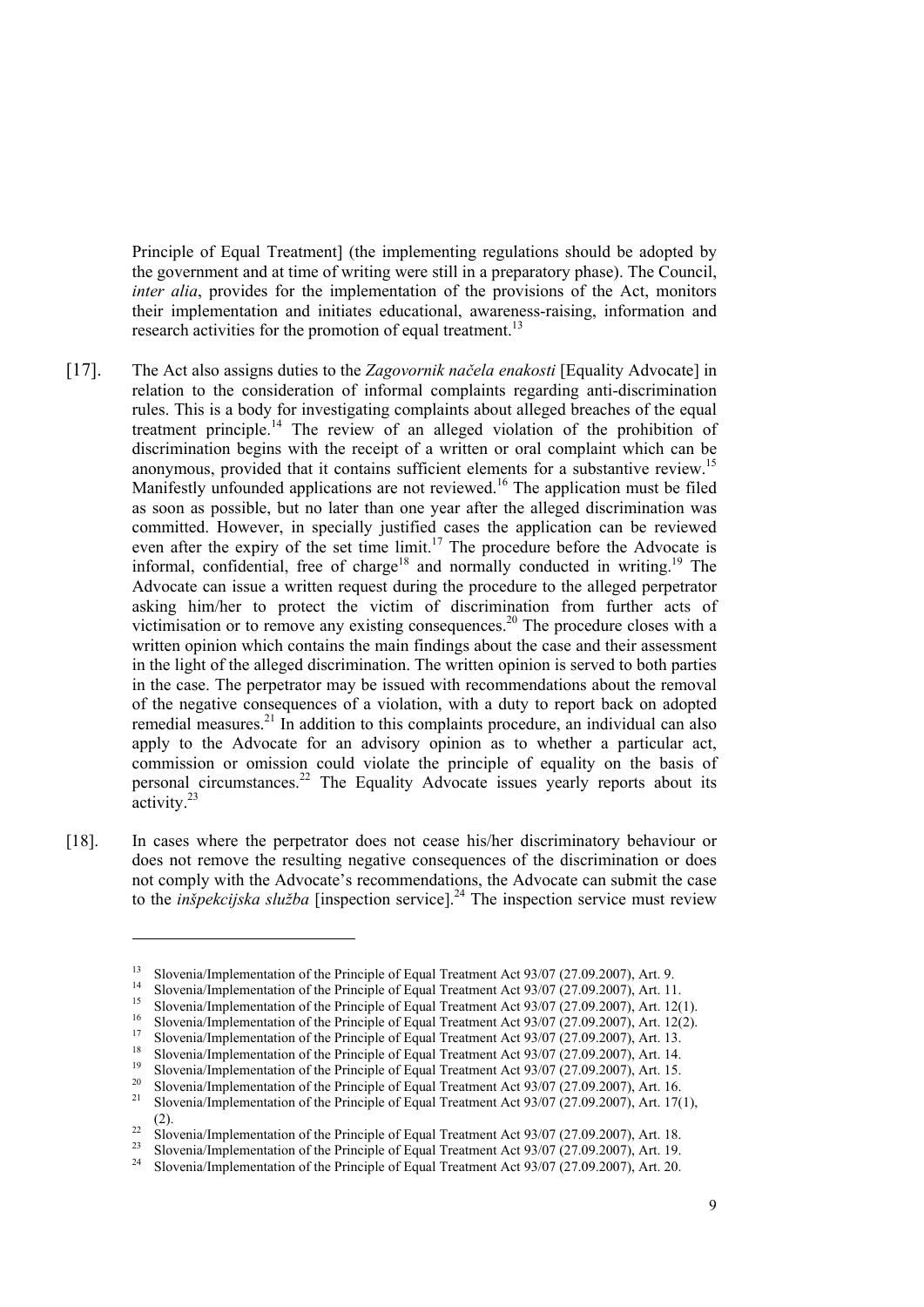the Advocate's opinion and, if it determines that the grounds of discrimination are indeed established, it will initiate a misdemeanour procedure. During this procedure the inspection service can adopt provisional measures to protect the victim.<sup>25</sup>

- [19]. The institution of the Ombudsman is another avenue for countering discrimination on the basis of sexual orientation in the fields of employment as well as elsewhere. The Ombudsman is an institution for the out-of-court and informal protection of human rights and basic freedoms. According to the Constitution, its function is to protect human rights and basic freedoms in matters involving state bodies, local government bodies and statutory authorities. He/she is elected on the proposal of the President of the Republic by the National Assembly with a two-thirds majority of all Deputies.<sup>26</sup>
- [20]. Proceedings before the Ombudsman are confidential and free of charge for the parties.<sup>27</sup> Anyone who thinks that their human rights or basic freedoms have been violated by an act or action of a government body, local government body or statutory authority, may propose the initiation of such proceedings. The Ombudsman may also start proceedings on his/her own initiative.<sup>28</sup> The Ombudsman is empowered to submit proposals, opinions, critiques or recommendations to state bodies, local government bodies and statutory authorities, which these are obliged to discuss and respond to within the term determined by the Ombudsman.<sup>29</sup> They are also obliged to submit, at the request of the Ombudsman, all data and information which they possess (regardless of the degree of confidentiality) and cooperate in the inquiry.30 The Ombudsman may submit initiatives for amendments of statutes and other legal acts to the National Assembly and the government and gives his/her opinion to all other bodies from the viewpoint of the protection of human rights and basic freedoms on the issue dealt with. $3<sup>1</sup>$  However, the Ombudsman may not treat issues dealt with in judicial or other legal proceedings except in the case of an unjust delay of the proceedings or obvious abuse of authority.<sup>32</sup>
- [21]. Finally, there is the judicial route. The aggrieved individual can bring a case of alleged discrimination on the basis of sexual orientation before the courts. Slovenian legislation facilitates the task of the victim by allowing for a shift in the burden of proof. This issue is regulated in Article 22 of the Implementation of the Principle of Equal Treatment Act, which reads as follows:

*'(1) In cases of a violation of the prohibition of discrimination, determined in Article 3 of this act, the discriminated persons can request for a review of the violation in judicial and administrative proceedings, under the conditions and in the manner determined by law, and have the right to compensation according to* 

<sup>&</sup>lt;sup>25</sup> Slovenia/Implementation of the Principle of Equal Treatment Act 93/07 (27.09.2007), Art. 21.<br><sup>26</sup> Slovenia/Ombudsman Act 71/93 (30.12.1993), Art. 2 and 12.<br><sup>27</sup> Slovenia/Ombudsman Act 71/93 (30.12.1993), Art. 9(3).<br><sup></sup>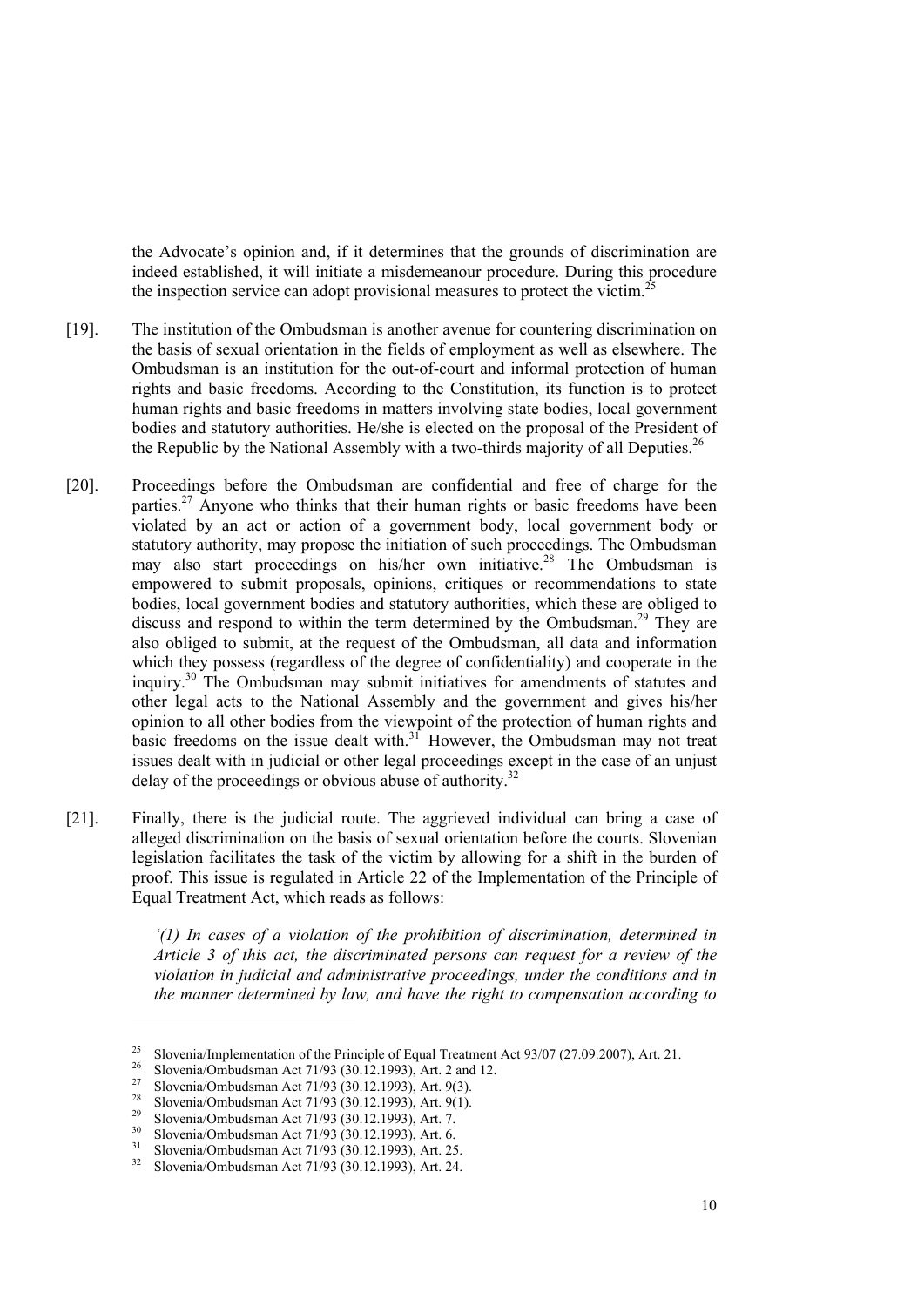*the general rules of civil law. (2) When, in cases described in the previous paragraph, the discriminated person states facts which substantiate a presumption that the prohibition of discrimination was violated, the defendant must prove that s/he did not violate the principle of equal treatment or the prohibition of discrimination in the case at issue.*<sup>33</sup>

### A.2. The role of NGOs

- [22]. The Implementation of the Principle of Equal Treatment Act provides that NGOs can, in accordance with the law, participate in judicial and administrative procedures initiated by individuals alleging to have been subject to unlawful discrimination.<sup>34</sup> Given the lack of cases before the courts, this legal opportunity so far has not been used very frequently, if all. The NGOs have rather concentrated their activities outside the courtrooms.
- [23]. In 2001, ŠKUC-LL, an NGO promoting non-discrimination regarding sexual orientation, conducted a nationwide study on discrimination on the grounds of sexual orientation in Slovenia.<sup>35</sup> The survey addressed the issues of violence and harassment and discrimination in employment, health care services, housing and military service. The survey was conducted between January and March 2001. During this period, 172 people completed the questionnaire. Respondents were primarily those individuals who regularly frequent openly lesbian and gay meeting places in Ljubljana or who are indirectly connected with lesbian, gay and bisexual organisations (e.g. through personal contacts or correspondence). The questionnaires were distributed in the lesbian bar Monokel, the gay bar Tiffany and the Metelkova Cultural Centre in Ljubljana. The questionnaire was also distributed to members of ŠKUC-LL as well as the youth group Legebitra, and was made available on the website www.ljudmila.org/siqrd.
- [24]. A survey of this type of course does not purport to produce results that are statistically valid for the entire population group targeted, as would be the case with a random sample. Nonetheless, the survey results provide valuable information and permit certain broad conclusions to be drawn about the nature and extent of sexual orientation discrimination in Slovenia. The findings of this survey lead to the conclusion that there is a high level of discrimination against gay, lesbian and bisexual people in the country. For example, half of the respondents had experienced some form of violence or harassment because of his/her sexual orientation and one in five had suffered harassment in the workplace. The survey findings also raise serious

<sup>&</sup>lt;sup>33</sup> Slovenia/Implementation of the Principle of Equal Treatment Act 93/07 (27.09.2007), Art. 22.<br><sup>34</sup> Slovenia/Implementation of the Principle of Equal Treatment Act 93/07 (27.09.2007), Art. 23.<br><sup>35</sup> ŠKUC (2001) Sexual O

http://www.ljudmila.org/siqrd/sods.html (last accessed 31.01.2008).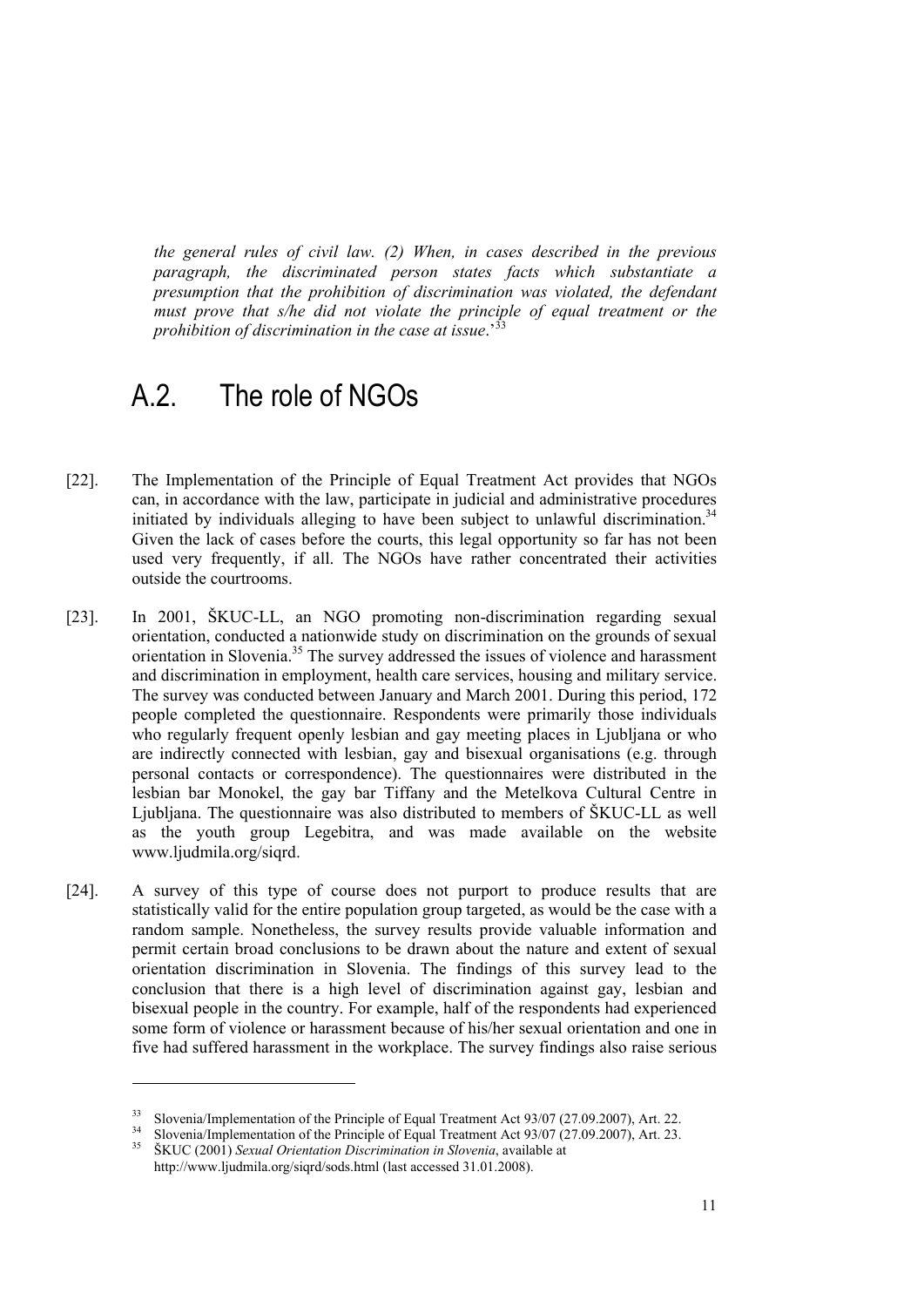concerns about discriminatory behaviour in the police force, in health services and in the military, as well as the difficulties faced by openly lesbian and gay people in finding housing. However, it is highly probable that these findings actually seriously understate the scale of the problem, due to the above-mentioned fact that many lesbian, gay and bisexual individuals seek to avoid discrimination by concealing their sexual orientation. The potential magnitude of this factor is revealed when one compares the number of incidents of harassment in the workplace with the number of respondents who stated that they are open with their co-workers and superiors as regards their sexual orientation. It is thus impossible for the survey to measure precisely the extent of sexual orientation discrimination in Slovenia.

- [25]. However, attention should be drawn to two important factors. Surveys seeking to quantify the extent of discrimination directed towards lesbian, gay and bisexual people face a specific problem: unlike many other minorities who experience discrimination, most lesbian, gay and bisexual people can conceal the aspect of their identity that is the target of discrimination, namely their sexual orientation. Accordingly, any survey investigating sexual orientation discrimination is likely to understate the real extent of discrimination. Secondly, as noted above, the survey respondents consisted mainly of people who openly participate in Ljubljana's lesbian and gay scene, as well as individuals connected with lesbian, gay and bisexual organisations in Slovenia. It is likely that this sample does not provide a comprehensive picture of the lesbian, gay and bisexual population in Slovenia, since it includes a relatively high proportion of individuals who are politically aware and open about their sexual orientation.
- [26]. Another survey was conducted in 2003 by *Mirovni inštitut* [Peace Institute]. It demonstrated that 49 per cent of LGBT people interviewed conceal their sexual orientation or refrain from revealing it at work. Four per cent of those interviewed, moreover, fear that exhibiting their sexual orientation could lead to the termination of their job. $36$
- [27]. Save for the statistical data included in annex 2, no other statistical information is available, which is only logical in the light of the lack of relevant case-law on discrimination on the basis of sexual discrimination.<sup>37</sup>

## B. Freedom of movement

<sup>36</sup> T. Greif (2006) *Ukrepi proti diskriminaciji v zaposlovanju za sindikate*, ŠKUC, Ljubljana 2006, available at: http://www.zsss.si/images/stories/PDF/Ukrepi\_proti\_diskriminaciji\_SINDIKATI.pdf (last accessed,  $31.01.2008$ ).<br><sup>37</sup> The lack of case-law has been established following a detailed research in the Slovenian case-law

databases, both those officially procured by the courts (available at www.sodnapraksa.si) as those, which are even more comprehensive, that are privately run (such as: www.ius-software.si)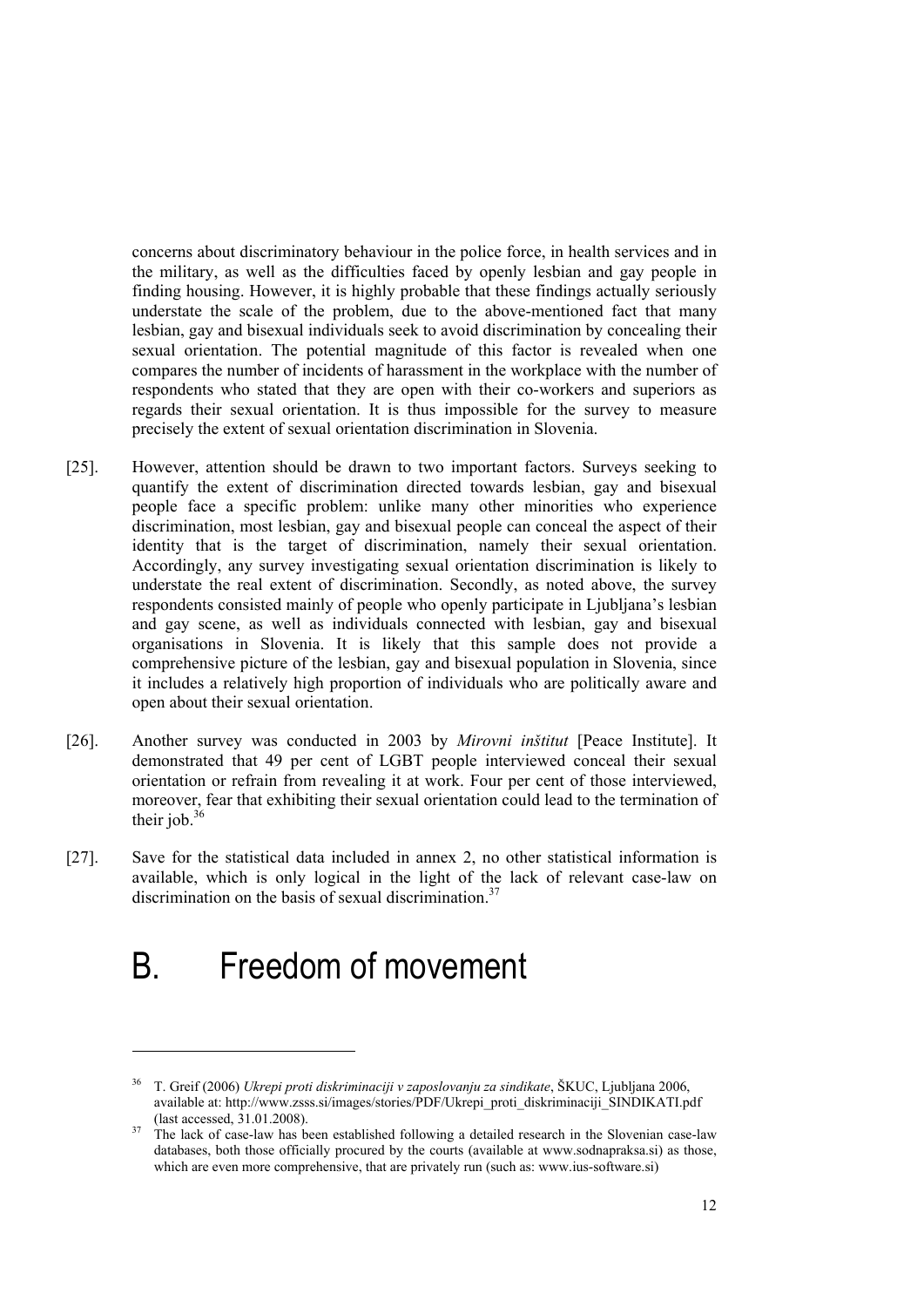- [28]. The entry and status of aliens in Slovenia in general and of EU citizens in particular is regulated by the *Zakon o tujcih* [Aliens Act].38 An EU citizen, irrespective of his/her sexual orientation, can move and reside in Slovenia on the basis of his/her original right stemming from EU law as implemented in the Aliens Act. An EU national who enters Slovenia with a valid personal ID or passport can reside there for three months without having to declare his/her residency. If his/her duration of stay exceeds three months, either for the purpose of employment, self-employment, provision of services, study or other vocational training or for other reasons, he/she must register it with the competent authorities.<sup>39</sup>
- [29]. Family members of an EU citizen, whether EU nationals or not, can join him/her, on the basis of their derived rights for the purposes of family reunification. Pursuant to the Aliens Act, family members of an EU citizen include: his/her spouse, unmarried children below the age of 21, unmarried children of a spouse below the age of 21, unmarried children older than 21 and parents of an EU citizen if the latter must support them pursuant to the laws of the country of his citizenship and parents of an EU citizen younger than 21. Exceptionally, exercising its discretion, the competent authority may count another relative as a relative for the purposes of this Article if special circumstances speak in favour of family reunification in Slovenia.<sup>40</sup>
- [30]. LGBT partners of an EU citizen are not encompassed under the legal term spouse as defined by the Aliens Act. This is reserved for the marital relationship between heterosexual partners. The registered partnership (same-sex union) as defined by the Slovenian *Zakon o registraciji istospolne partnerske skupnosti* [Registration of Same-sex Partnership  $Act<sup>41</sup>$  is not awarded the same legal status as marriage, neither does a partner in a same-sex union have the status of a relative. Registration of a same-sex union, namely, gives rise solely to the following exhaustively enumerated rights and duties: the right, and a reciprocal duty, to support each other; property rights arising in the union; the right to housing protection; inheritance rights after the death of a partner and the right to access information about the health conditions of a partner and to visit him/her in medical institutions.<sup>42</sup> This means that the LGBT partner of an EU citizen, as well as their children or other relatives, are not considered as family members or relatives in Slovenia and do not obtain derived rights to freedom of movement. They and their family members can enter and reside in Slovenia only on the basis of their original rights as EU citizens or nationals of other countries. In the latter case they must comply with stricter legal conditions for entry and residence.<sup>43</sup>
- [31]. Pursuant to contact established with the *Statistični urad Republike Slovenije* [Statistical Office of the Republic of Slovenia] and with the *Sektor za osebna stanja,*

<u>.</u>

<sup>&</sup>lt;sup>38</sup> Slovenia/Aliens Act 107/06 (17.10.2006), Art. 36.<br><sup>39</sup> Slovenia/Aliens Act 107/06 (17.10.2006), Art. 93c.<br><sup>40</sup> Slovenia/Aliens Act 107/06 (17.10.2006), Art. 93k.<br><sup>41</sup> Slovenia/Same-sex Partnership Act 65/06 (08.07.20

<sup>&</sup>lt;sup>42</sup> Slovenia/Same-sex Partnership Act 65/06 (08.07.2005), Art. 8.<br><sup>43</sup> Slovenia/Aliens Act 107/06 (17.10.2006), Art. 6-46.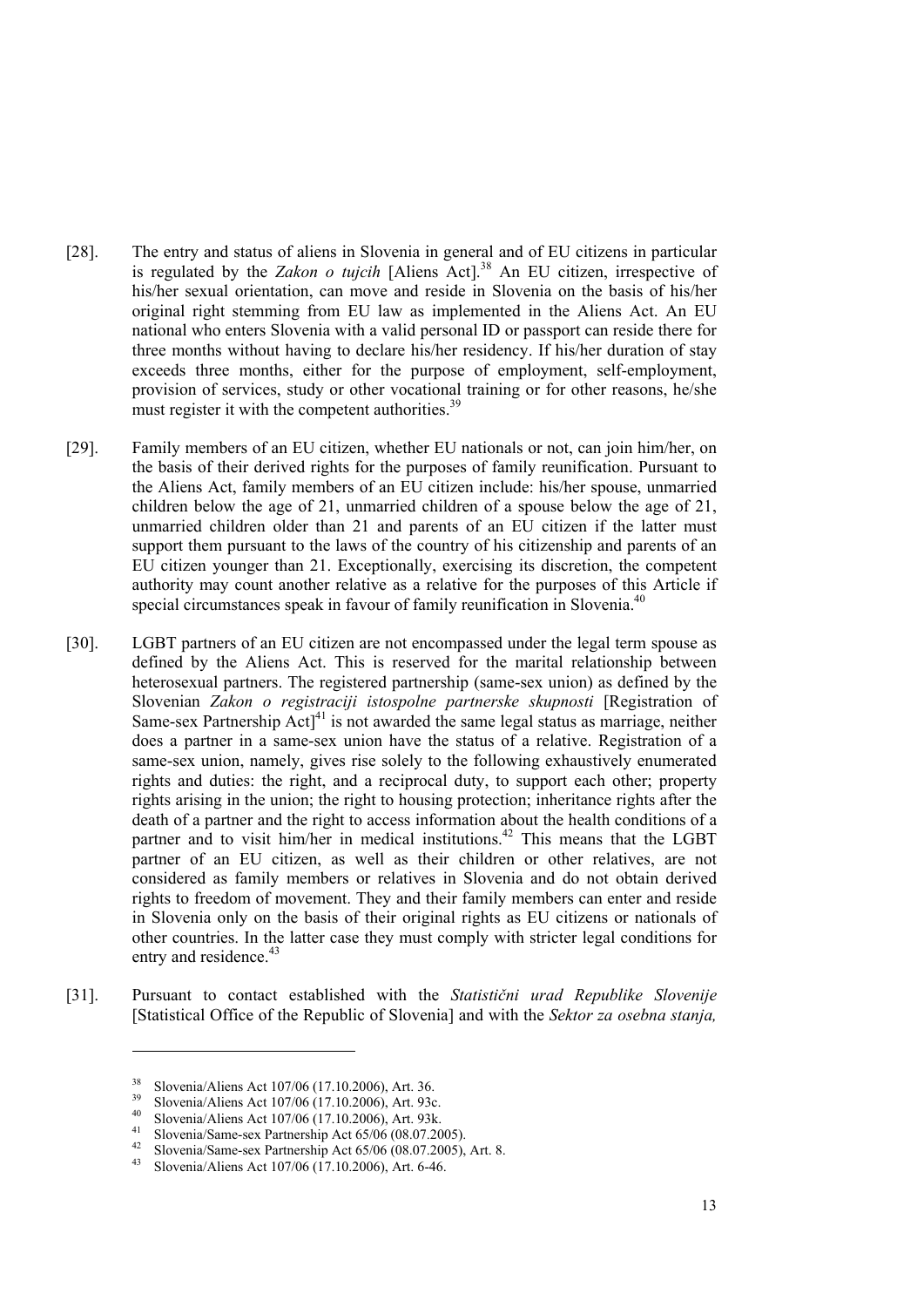*javne listine in prijava prebivališča* [Division for Civil Status, Public Documents and Residence Registration] at the Ministry of the Interior, the requested statistical data are not available.<sup>44</sup>

[32]. There is no relevant case-law in this field.<sup>45</sup>

# C. Asylum and subsidiary protection

### The rights of LGBT people

- [33]. The international protection of aliens which encompasses the right to refugee status and to subsidiary protection is regulated by the new *Zakon o mednarodni zaščiti* [International Protection Act].46 The Act implements a number of EU directives.47
- [34]. Refugee status can be granted to any third country national who, due to a reasonable fear of persecution based on race, religion, nationality, membership of a particular social group or because of a particular political opinion, leaves the state whose citizen he/she is and cannot or because of the defined fear does not want to enjoy the protection of this state, or to a stateless person who leaves the state where he/she resided, but due to events and due to a reasonable fear cannot return or refuses to return to this state.<sup>48</sup> Subsidiary protection can be granted to a third country national or to a stateless person who does not satisfy the conditions for refugee status, if there is a justified reason that he/she would, in the event of returning to the state of his citizenship or residence, in the case of a stateless person, face a reasonable risk of suffering serious harm as defined in Article 28 of this Act.<sup>49</sup>
- [35]. Grounds for persecution which entitle an individual to refugee status, *inter alia*, include membership of a particular social group.<sup>50</sup> The Act explicitly stipulates that, concerning circumstances in the country of origin, a particular social group may include a group whose members are defined by their sexual orientation. Sexual orientation should not be understood as something referring to acts which are punishable under the national law of the Republic of Slovenia.<sup>51</sup>

<sup>&</sup>lt;sup>44</sup> The last enquiry was made on  $25.02.2008$ .

<sup>45</sup> The lack of case-law has been established following a detailed research in the Slovenian case-law databases, both those officially procured by the courts (available at www.sodnapraksa.si) as those,

which are even more comprehensive, that are privately run (such as: www.ius-software.si).<br>
Slovenia/International Protection Act 111/07 (29.11.2007), Art.1.<br>
Council Directive/2003/9/EC (27.01.2003), Council Directive/2003 Directive/2004/83/EC (29.04.2004), Council Directive/2005/85/EC (01.12.2005).<br>
Slovenia/International Protection Act 111/07 (29.11.2007), Art. 2.<br>
<sup>49</sup> Slovenia/International Protection Act 111/07 (29.11.2007), Art. 3.<br>
<sup>5</sup>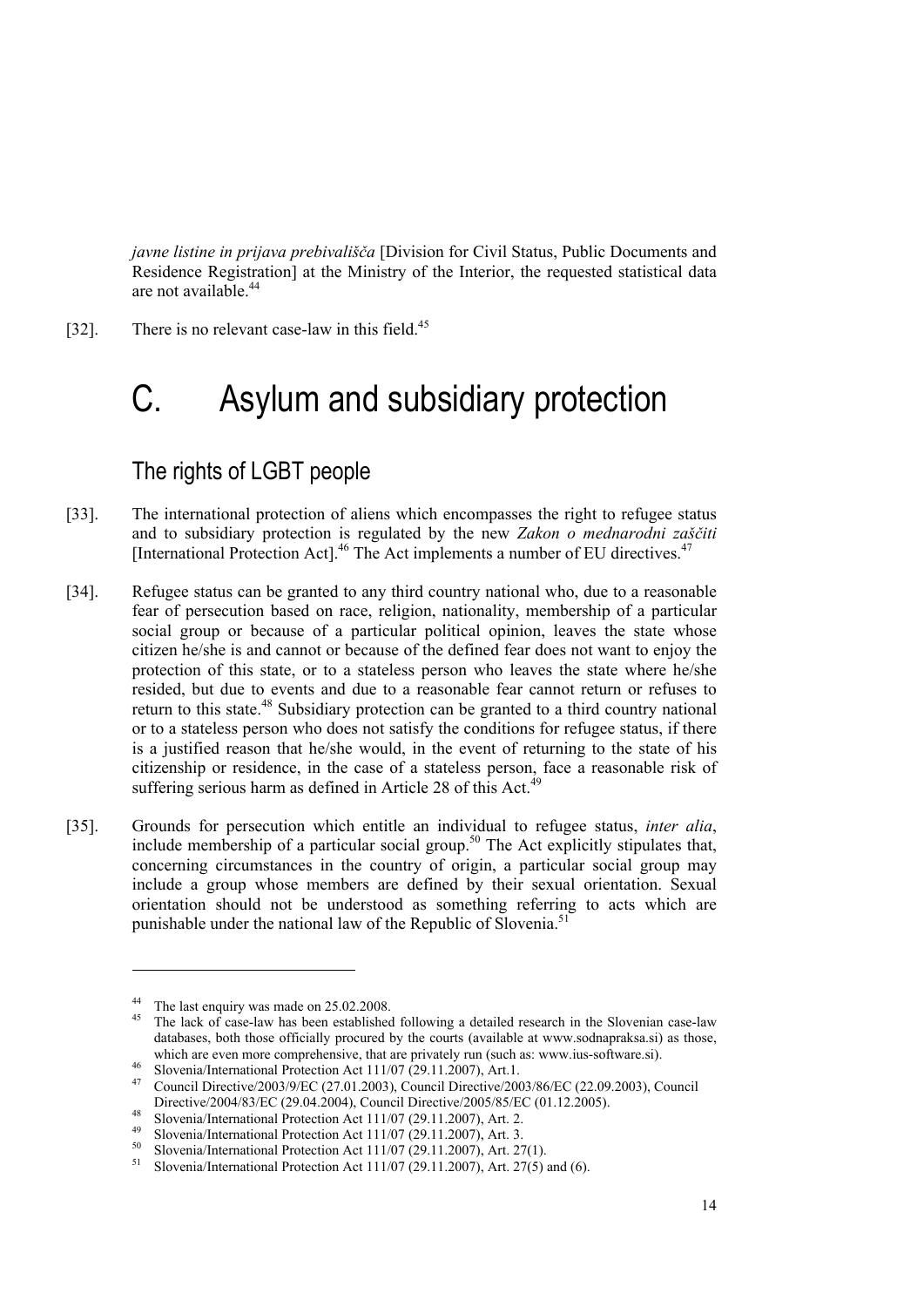- [36]. Referring to unofficial reports, around 150 refugees have been granted asylum in Slovenia since 1999, but none of them on the basis of sexual orientation.<sup>52</sup> However, recently, an application was lodged with the Administrative Court in Ljubljana by a homosexual couple from Kosovo on the grounds of alleged homophobia. A couple, male, 25 and 30 years old, had applied for asylum because of discrimination due to their sexual orientation. The Ministry of the Interior rejected the application for asylum and the case is now pending before the said Administrative Court.<sup>53</sup>
- [37]. Pursuant to contact established with the *Statistični urad Republike Slovenije* [Statistical Office of the Republic of Slovenia] and with the *Sektor za osebna stanja, javne listine in prijava prebivališča* [Division for Civil Status, Public Documents and Residence Registration] at the Ministry of the Interior, the requested statistical data are not available.<sup>54</sup>
- [38]. There is no relevant case-law in this field.<sup>55</sup>

#### The rights of LGBT family members

[39]. Pursuant to the International Protection Act, a competent authority must follow the principle of family reunification when processing the applications under this Act.<sup>56</sup> The applicant for asylum or subsidiary protection, or the person to whom asylum or subsidiary protection has been granted, can request to be reunited with his/her family members. These are defined in Article 3 of this Act as follows.

> *'Family members are third country nationals or stateless people who are members of the family that already existed in their state. They are: (1) the spouse of an applicant or of a person who has already acquired the right to international protection, or (2) extra-marital partners in long-term relationships as defined by regulations on the right to residence of aliens in Slovenia; (3) under-aged children of a couple mentioned in the previous paragraph if they are unmarried and dependent, irrespective of whether they were born in or outside of wedlock or were adopted pursuant to the Slovenian regulations of marriage and family relations; (4) parents of an unaccompanied minor'* <sup>57</sup>

[40]. The institutions of family, marriage and extra-marital union are reserved in Slovenia for a relationship between two people of the opposite sex, the union between a man and a woman, and their children.<sup>58</sup> Same-sex partners therefore do not qualify under

52 http://www.narobe.si/stevilka-2/tema.html (last accessed 31.08.2008). 53 B. Koritnik (2007), 'Dogodki-izjave', in: *Pravna praksa*, No. 9/07, p. 37. 54 The last enquiry was made on 25.02.2008.

<sup>&</sup>lt;sup>55</sup> The lack of case-law has been established following a detailed research in the Slovenian case-law databases, both those officially procured by the courts (available at www.sodnapraksa.si) as those, which are even more comprehensive, that are privately run (such as: www.ius-software.si).<br>
Slovenia/International Protection Act 111/07 (29.11.2007), Art. 7(1).<br>
Slovenia/International Protection Act 111/07 (29.11.2007),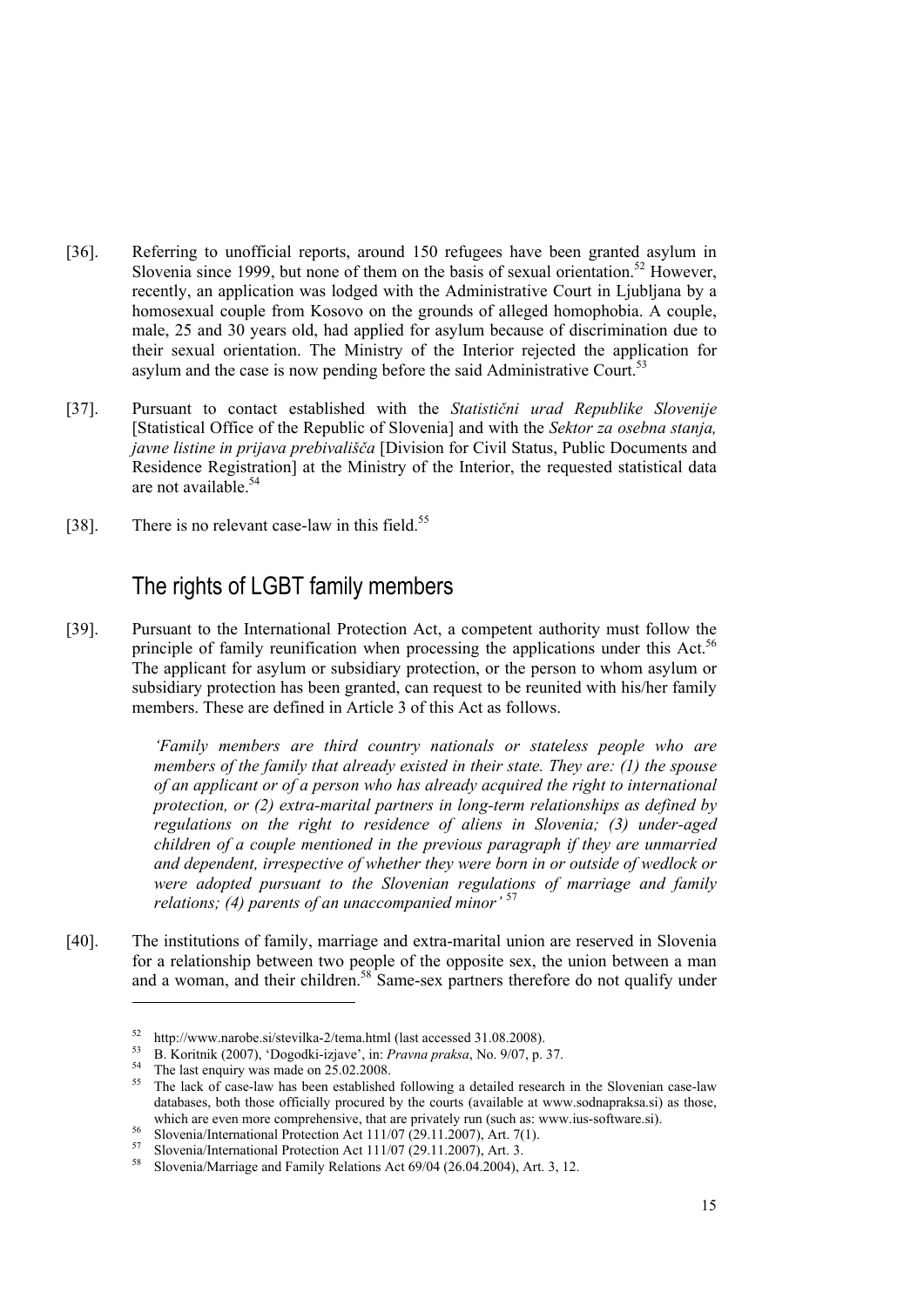the paragraph cited above and cannot avail themselves of their partner's right to 'family' reunification under the existing Slovenian legislation. A homosexual partner does not count as a spouse nor as an extra-marital partner. However, if one of the partners has children from a prior heterosexual relationship he/she could be reunited with them, not on the basis of the present homosexual relationship, but because these would be considered as his/her children. On the other hand, a situation where a homosexual couple from another country had lawfully adopted a child with whom they then wanted to reunite in Slovenia would pose more difficulties. While the Slovenian *Zakon o mednarodnem zasebnem pravu in postopku* [Private International Law and Procedure Act] recognises the effects of adoption of a child by a foreign couple in Slovenia in accordance with the law of the country of the couple's and adoptee's citizenship or residence,<sup>59</sup> subject to compliance with Slovenian public order,<sup>60</sup> for the purposes of the International Protection Act the adoption must, however, fulfil the conditions of the Slovenian Marriage and Family Relations Act. The latter excludes adoption by same sex-couples,  $61$  which could, in effect, rule out family reunification in these circumstances.

- [41]. Pursuant to contact established with the Statistical Office of the Republic of Slovenia and with the Division for Civil Status, Public Documents and Residence Registration at the Ministry of the Interior, the requested statistical data are not available.<sup>62</sup>
- [42]. There is no relevant case-law in this field. $63$

## D. Family reunification

[43]. Family enjoys constitutional protection in Slovenia. Article 53 of the Slovenian Constitution provides that the state shall protect the family, motherhood, fatherhood, children and young people and shall create the necessary conditions for such protection.<sup>64</sup> The concept of family is, however, still bound to a relationship, either marital or extra-marital, between two individuals of different sexes and their children. This is apparent also from the Aliens Act which determines the alien's right to family reunification and the right to a complete family.

<sup>&</sup>lt;sup>59</sup> Slovenia/Private International Law and Procedure Act 56/99 (13.07.1999), Art. 46, 47.<br><sup>60</sup> Slovenia/Private International Law and Procedure Act 56/99 (13.07.1999), Art. 5.<br><sup>61</sup> Slovenia/Marriage and Family Relations

The lack of case-law has been established following a detailed research in the Slovenian case-law databases, both those officially procured by the courts (available at www.sodnapraksa.si) as those,

which are even more comprehensive, that are privately run (such as: www.ius-software.si).<br><sup>64</sup> Slovenia/Constitution 33/91, 42/97, 66/00, 24/03, 69/04, 68/06 as amended (26.12.1991), Art. 53.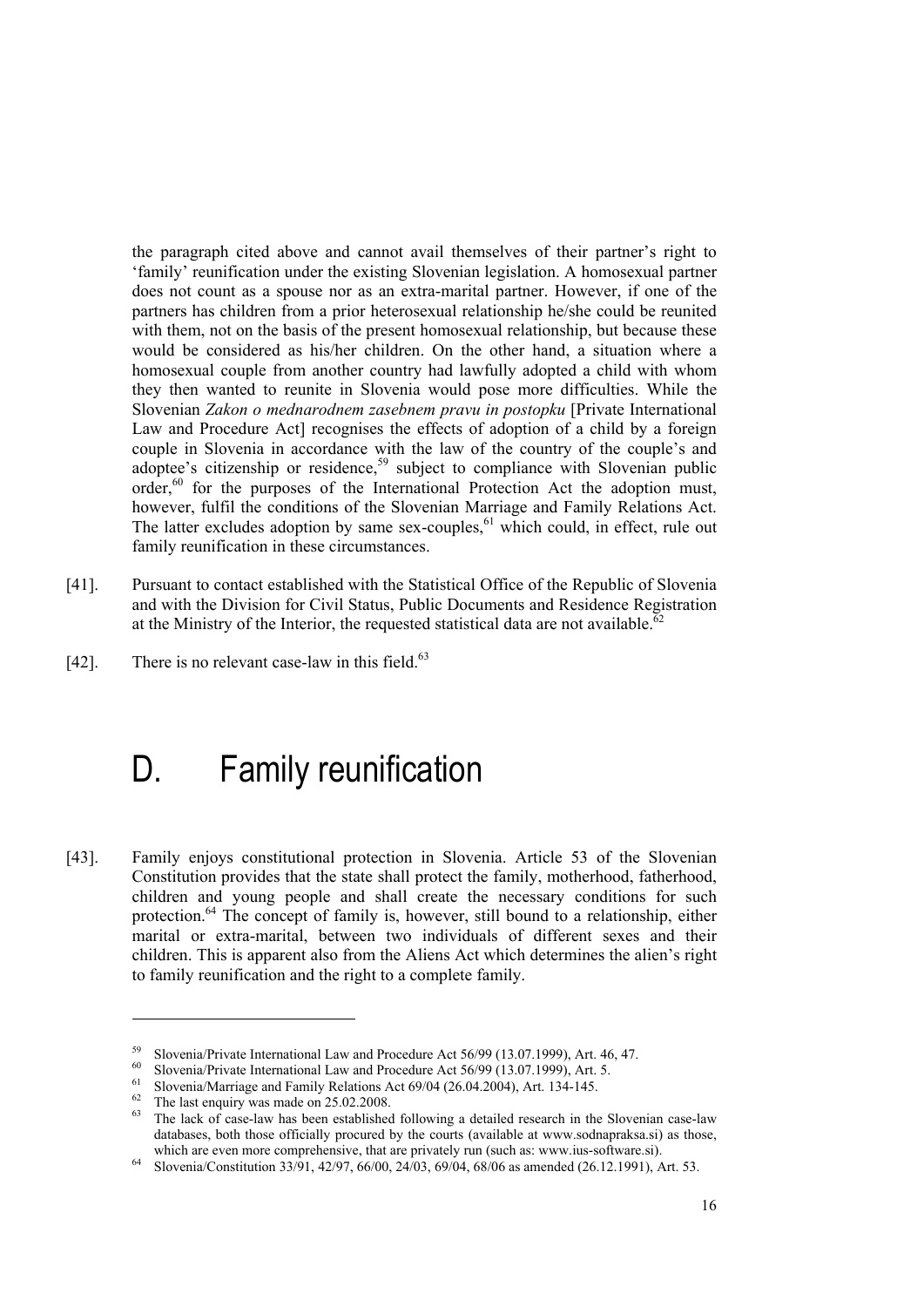- [44]. The central provision is Article 36 of the Aliens Act on the right to family reunification and the right to a complete family. Aliens who reside in Slovenia and are in possession of a permit for permanent residence and aliens who have resided in Slovenia for the last year and are in possession of a permit for temporary residence of a minimum duration of one year have, in accordance with this Act, the right to reunification of their family, the preservation and renewed completion of their family with their closer family members who are aliens. Irrespective of the duration of an alien's residence in Slovenia and the validity of his/her residence permit, closer family members can be united with an alien who resides in Slovenia and is in possession of a residence permit for research work conducted in Slovenia, as well as an alien in possession of a temporary residence permit if the latter is in the interest of Republic of Slovenia, which is to be decided by a competent organ following the opinion of the competent ministry.65
- [45]. In accordance with the Act, closer family members shall include: a spouse, underaged and unmarried children of an alien and of his/her spouse, the parents of an alien who is under age, the children of an alien or of his spouse who are of age, but unmarried, and the parents of both of them if an alien or his/her spouse has a legal duty in the state of whose citizen he or she is to sustain them.<sup>66</sup> The competent organ can, exceptionally, using its discretion, also count as a closer family member another relative of an alien if special circumstances justify the reunification of the family in Slovenia. In case of polygamous marriage the residence permit can be issued or extended only to one spouse.<sup>67</sup>
- [46]. The legal identification of a spouse is reserved for the marital relationship between heterosexual partners. To repeat what has been already stated above, the registered partnership (same-sex union) as defined by the Slovenian Same-sex Partnership Act<sup>68</sup> is not awarded the same legal status as marriage, neither does a partner in a same-sex union have the status of a relative. It is thus apparent that the Slovenian Aliens Act grants special rights of family reunification in the context of freedom of movement and the right to residence only to close family members, to which LGBT partners do not belong. An LGBT partner, his/her children or parents thus cannot benefit from the right of another LGBT partner. This means that only each individual separately can be reunited with his/her children or parents. A same-sex partnership is consequently not recognised as a ground which would trigger the right to family reunification.
- [47]. Pursuant to contact established with the Statistical Office of the Republic of Slovenia and with the Division for Civil Status, Public Documents and Residence Registration at the Ministry of the Interior, the requested statistical data are not available.<sup>69</sup>

<sup>&</sup>lt;sup>65</sup> Slovenia/Aliens Act 107/06 (17. 10. 2006), Art. 36/1.<br><sup>66</sup> Slovenia/Aliens Act 107/06 (17. 10. 2006), Art. 36/3.

<sup>66</sup> Slovenia/Aliens Act 107/06 (17. 10. 2006), Art. 36/3.<br>
<sup>67</sup> Slovenia/Aliens Act 107/06 (17. 10. 2006), Art. 36/4.<br>
<sup>68</sup> Slovenia/Same-sex Partnership Act 65/06 (08.07.2005).<br>
<sup>69</sup> The latter against mass and the state

The last enquiry was made on 25.02.2008.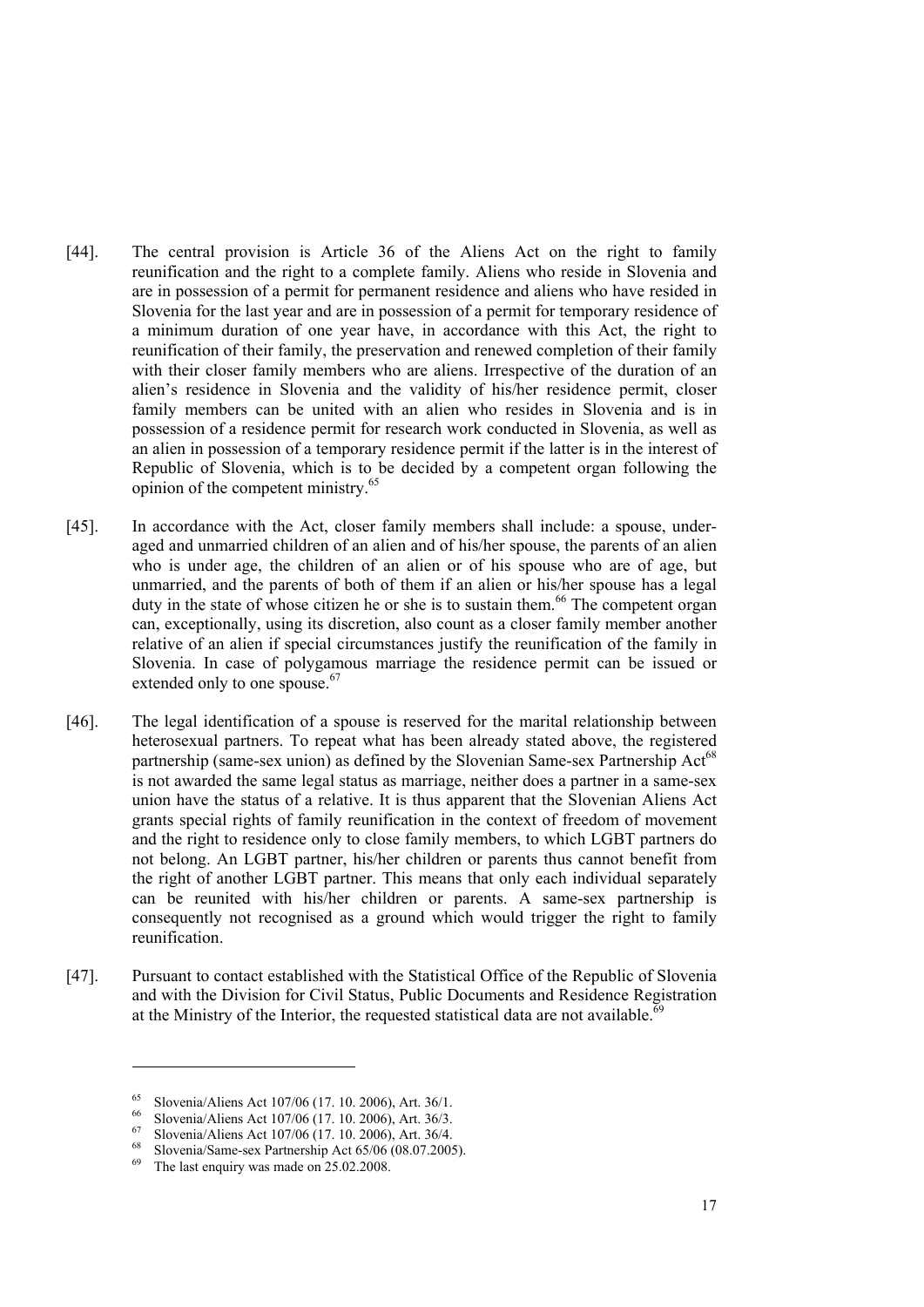[48]. There is no relevant case-law in this field.<sup>70</sup>

## E. Freedom of assembly

- [49]. Article 42 of the Slovenian Constitution provides for the right to freedom of assembly and association. It stipulates that the right of peaceful assembly and public meeting shall be guaranteed. Everyone has the right to freedom of association with others. These rights may be restricted, however, where required for national security or public safety and for protection against the spread of infectious diseases.
- [50]. The *Zakon o javnih zbiranjih* Public Gatherings  $\text{Act}^7$  regulates the precise exercise of this right. Smaller public gatherings must be notified at least three days prior to their occurrence, whereas larger public events must be registered at least five days in advance.<sup>72</sup> Provided that the organiser satisfies all the security, public policy and other order-related conditions, the gathering will be approved<sup>73</sup> and will be entitled to police protection.<sup>74</sup> The Act proscribes any violent or non-violent interference with lawfully organised public gatherings or events.<sup>75</sup> Moreover, Article 6 of the Act<sup>76</sup> prescribes that it is, *inter alia*, forbidden to organize public gatherings in order to commit criminal acts, to encourage criminal activity or with the purpose of causing violence. In connection with the constitutional prohibition and Penal code's incrimination of inflaming intolerance exclusively homophobic demonstrations shall be thus prohibited in Slovenia.
- [51]. LGBT people have exercised their right to freedom of assembly freely. There have been no reports of official prohibition of LGBT events. Similarly, there is no record of demonstrations against tolerance of LGBT people. However, parades have sometimes been accompanied by disrespectful graffiti or slogans and there have been reports of some isolated cases of physical violence against LGBT people in the aftermath of parades.<sup>77</sup>
- [52]. Hence, on 30.06.2006, multiple assailants attacked activists from Lingsium, an advocacy group for homosexuals, who had set up a stand and were distributing leaflets in Maribor saying, 'Action for tolerance: gays and lesbians wish you a good

 $70$  The lack of case-law has been established following a detailed research in the Slovenian case-law databases, both those officially procured by the courts (available at www.sodnapraksa.si) as those, which are even more comprehensive, that are privately run (such as: www.ius-software.si).<br>Slovenia/Public Gatherings Act 113/05 (30.11.2005)

<sup>&</sup>lt;sup>72</sup> Slovenia/Public Gatherings Act 113/05 (30.11.2005), Art. 11.<br><sup>73</sup> Slovenia/Public Gatherings Act 113/05 (30.11.2005), Art 11.<br><sup>74</sup> Slovenia/Public Gatherings Act 113/05 (30.11.2005), Art 26.<br><sup>75</sup> Slovenia/Public Gath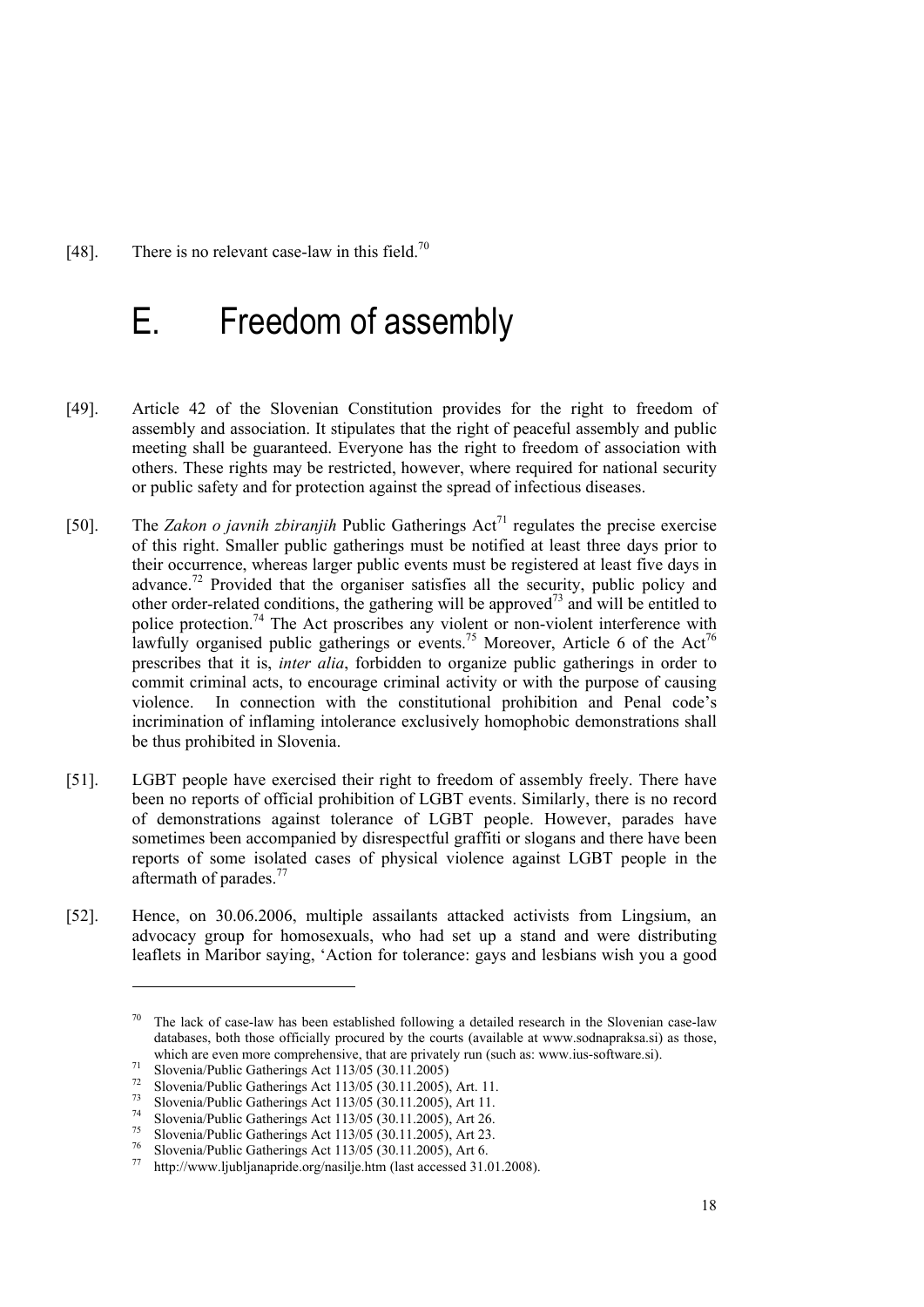day'. Members of the Maribor City Council published a statement condemning the attack.<sup>78</sup> In the same year, on 1 July, the sixth annual gay pride parade in Ljubljana took place without incident with the support of local government officials. However, on the evening of 1 July, multiple assailants attacked two individuals in the vicinity of Ljubljana railway station and were reported to have shouted anti-gay comments. The police investigation was ongoing at the end of 2006. A year before, in 2005, multiple assailants attacked and beat three patrons of a Ljubljana club for homosexuals. Police arrested several suspects but later released them because the victims did not want to press charges. On 02.07.2005, after the fifth gay pride parade, two people were attacked and severely beaten near Ljubljana railway station, while two others were attacked and beaten in Ljubljana city centre. In all three incidents, the attackers taunted and harassed their victims for being gay. Police arrested several suspects but later released them because the victims did not want to press charges.<sup>79</sup>

[53]. It is thus apparent that the authorities have always reacted in accordance with the law, but with little ultimate success of bringing the perpetrators to justice.<sup>80</sup> However, any physical violence or interference by third parties with the rights of LGBT people has won severe and unanimous condemnation from the highest Slovenian officials.<sup>8</sup>

## F. Criminal law

- [54]. Homophobic hate speech in Slovenia is covered and prohibited both by the Constitution as well as by a variety of legislative acts.
- [55]. Article 63 of the Constitution prohibits 'any incitement to national, racial, religious or other discrimination and the inflaming of national, racial, religious or other hatred and intolerance'.<sup>82</sup>
- [56]. Article 300 of the *Kazenski zakonik* [Penal Code] of the Republic of Slovenia determines as follows<sup>83</sup>

<sup>&</sup>lt;sup>78</sup> http://www.state.gov/g/drl/rls/hrrpt/2006/78839.htm (last accessed 31.01.2008).<br><sup>79</sup> http://www.state.gov/g/drl/rls/hrrpt/2005/61675.htm (last accessed 31.01.2008).<br><sup>80</sup> Kl. F. (2007) 'V Mariboru akcija strpnosti do

available at http://www.delo.si/index.php?sv\_path=41,35,222944 (last accessed 31.01.2008).<br><sup>81</sup> J. Zupančič (2006) 'Oblast obsodila homofobno nasilje', in *Delo* (04.07.2006), available at http://www.delo.si/index.php?sv p

 $h_2$  Slovenia/Constitution 33/91, 42/97, 66/00, 24/03, 69/04, 68/06 as amended (26.12.1991), Art. 63.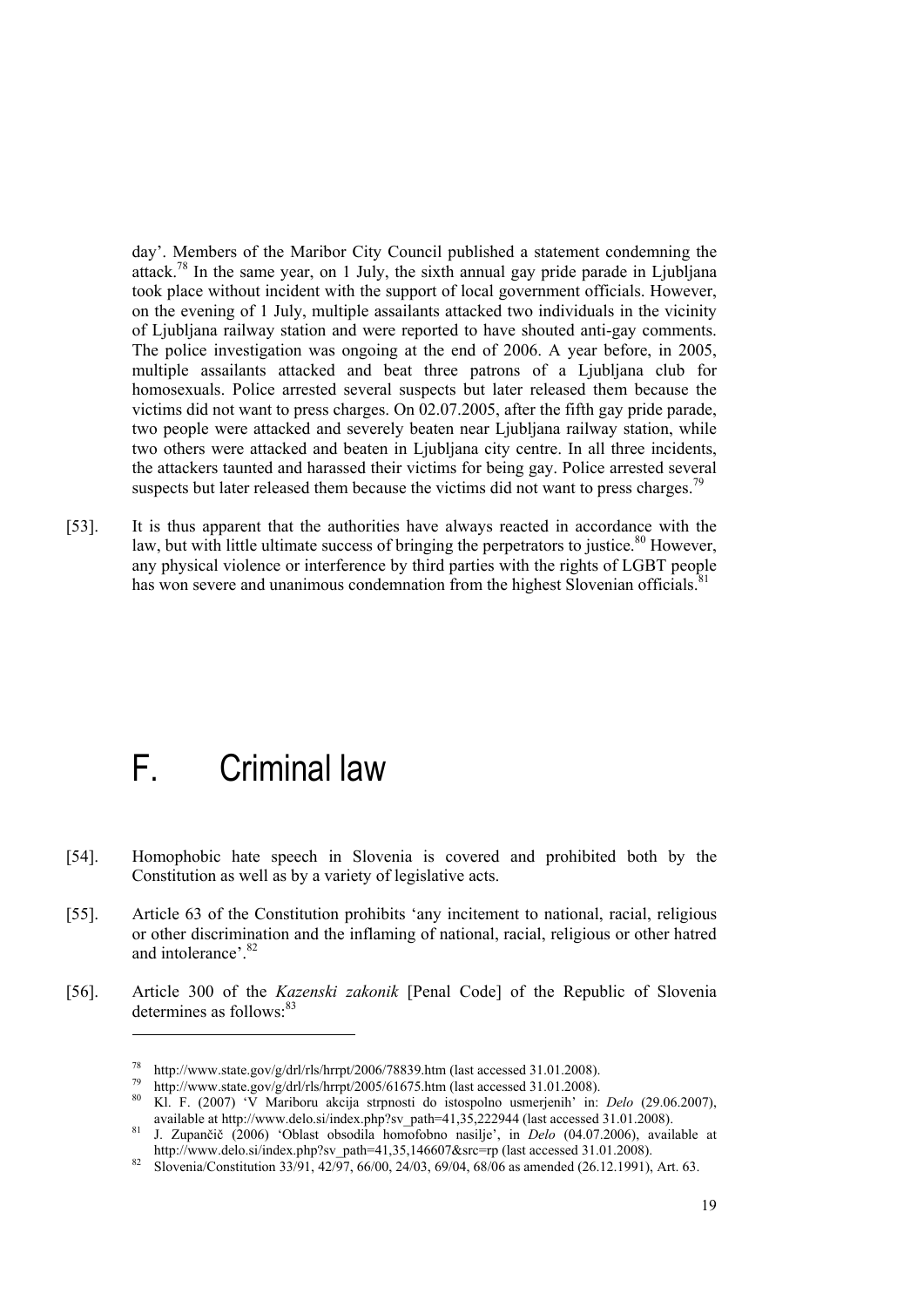'*Stirring up ethnic, racial or religious hatred, strife or intolerance - Article 300. (1) Whoever provokes or stirs up ethnic, racial or religious hatred, strife or intolerance or disseminates ideas on the supremacy of one race over another or provides for any kind of aid for racist activity, or denies, trivialises, condones or advocates genocide, shall be sentenced to imprisonment for not more than two years.* 

*(2) If the offence under the preceding paragraph has been committed by coercion, maltreatment, endangering of security, desecration of national, ethnic or religious symbols, damaging of the movable property of another, desecration of monuments or memorial stones or graves, the perpetrator shall be sentenced to imprisonment for not more than five years..* 

*(3) The material or objects carrying the messages under the first paragraph of this article as well as instruments intended for their manufacture, distribution and dissemination are confiscated or their use shall be correspondingly disabled.*'

[57]. Moreover, Article 141 also incriminates the commission of acts of discrimination as follows:

> *(1) Whoever, due to differences in respect of nationality, race, skin colour, religion, ethnic roots, gender, language, political or other beliefs, birth status, education, social position or any other circumstance, deprives or restrains another person of any human right or liberty recognised by the international community or laid down by the Constitution or the statute, or grants another person a special privilege or advantage on the basis of such discrimination shall be punished by a fine or sentenced to imprisonment for not more than one year.*

> *(2) Whoever persecutes an individual or an organisation due to his or its advocacy of the equality of people shall be punished under the provision of the preceding paragraph.*

> *(3) In the event of the offence under the first or the second paragraph of the present article being committed by an official through the abuse of office or of official authority, such an official shall be sentenced to imprisonment for not more than three years.*<sup>84</sup>

[58]. The *Zakon o medijih* [Media Act] determines in Article 8 that, *'the dissemination of programming that encourages ethnic, racial, religious, sexual or any other inequality, or violence and war, or incites ethnic, racial, religious, sexual or any other hatred and intolerance shall be prohibited'*. Article 47 of the same Act prohibits advertising which would, *'incite racial, sexual or ethnic discrimination,* 

<sup>81</sup> Slovenia/Penal Code 95/04 (27.08.2004), Art. 300. 81 Slovenia/Penal Code 95/04 (27.08.2004), Art. 141.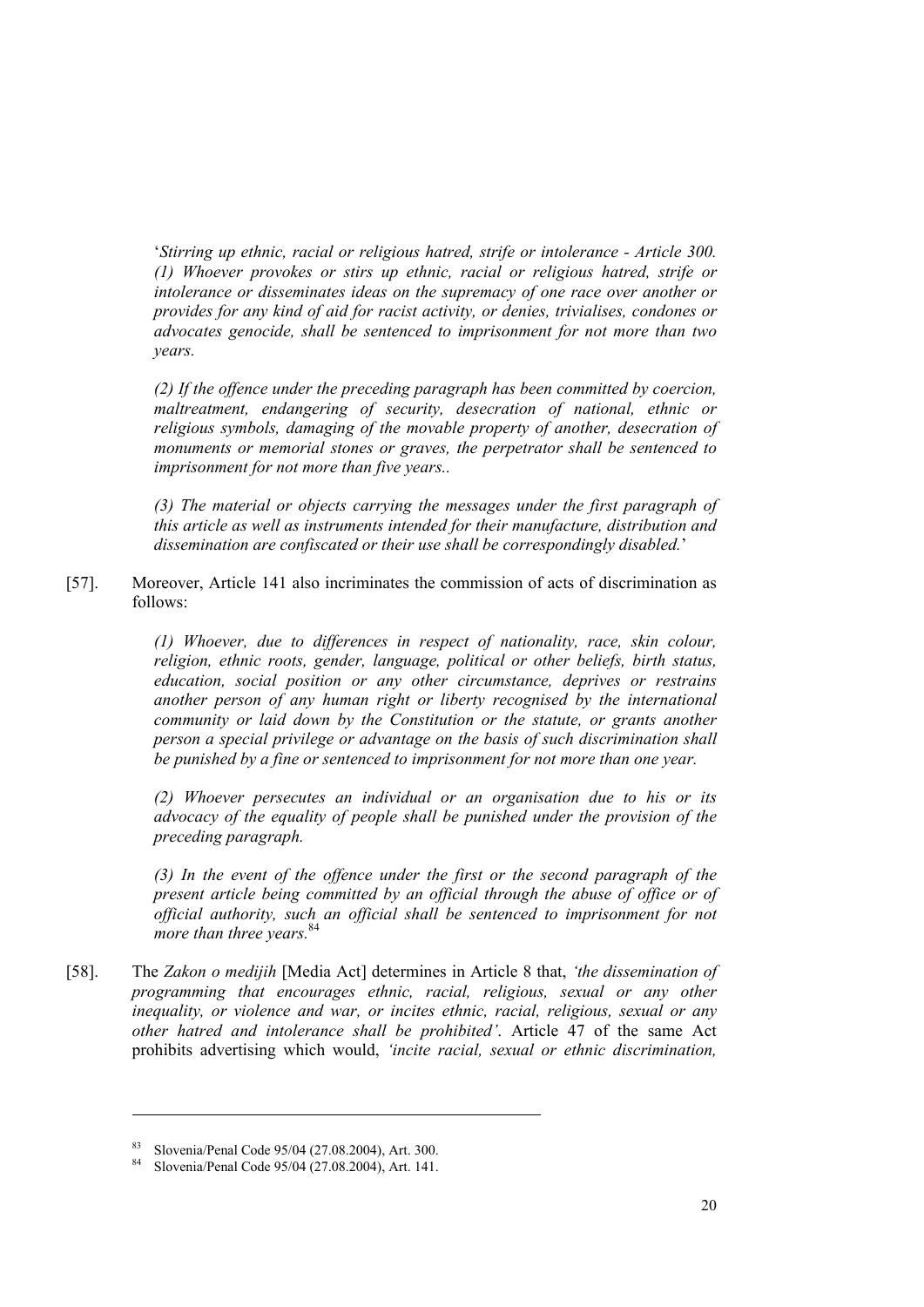*religious or political intolerance'*. Penalties of the amount of at least 2,500.000 SIT [approx.  $\epsilon$ 10,000] may be imposed if either of these two provisions are violated.<sup>85</sup>

- [59]. The *Zakon o varovanju osebnih podatkov* [Personal Data Protection Act] defines data concerning racial, national or ethnic background, political, religious or philosophical affiliation and sexual life as 'sensitive personal data'.<sup>86</sup>
- [60]. According to the *Zakon o društvih* [Societies Act], a society shall cease to exist by law in the event that it incites ethnic, racial, religious or other inequality or inflames ethnic, racial, religious or other hatred and intolerance.<sup>87</sup>
- [61]. The Aliens Act imposes in Article 82(3) an obligation that, *'within their overall operations, national and other authorities, organisations and associations must ensure protection against any type of discrimination against aliens based on racial, religious, national, ethnic or any other type of differentiation'*. 88 In the *Resolucija o imigracijski politiki Republike Slovenije* [Resolution on the Immigration Policy of the Republic of Slovenia] it is explicitly stated in the preamble to the chapter, 'Foundations of the Immigration Policy', that at the creation of the Policy it was considered that the state must respect fundamental human rights and avoid any ethnic, racial, religious or sexual discrimination.<sup>89</sup> The Resolution on the Immigration Policy of the Republic of Slovenia acknowledges among the principles of Slovenian migration policy the Conclusions of the Tampere European Council.<sup>90</sup>
- [62]. The Implementation of the Principle of Equal Treatment  $Act^{91}$  is a piece of legislation with a general scope of application prohibiting discrimination against any person in the exercise of his/her rights and duties and in the exercise of his/her fundamental freedoms in any aspect of the social sphere, in particular in the fields of employment, employment relations, affiliation with unions and interest organisations, upbringing and education, social security and access to and provision of goods and services. It was adopted in May 2004 and seeks to implement Directives 2000/43/EC and 2000/78/EC.
- [63]. Slovenian penal system does not take into account if a common crime (such as murder, robbery, assault) is committed with a homophobic motivation. This is not a special or independent element of the relevant crimes.

<sup>&</sup>lt;sup>85</sup> Slovenia/Media Act 110/06 (26.10.2006), Art. 8.<br><sup>86</sup> Slovenia/Personal Data Protection Act 94/07 (29.09.2007)<br><sup>87</sup> Slovenia/Societies Act 61/06 (13.06.2006).<br><sup>87</sup> Slovenia/Aliens Act 107/06 (17.10.2006), Art. 82(3).<br>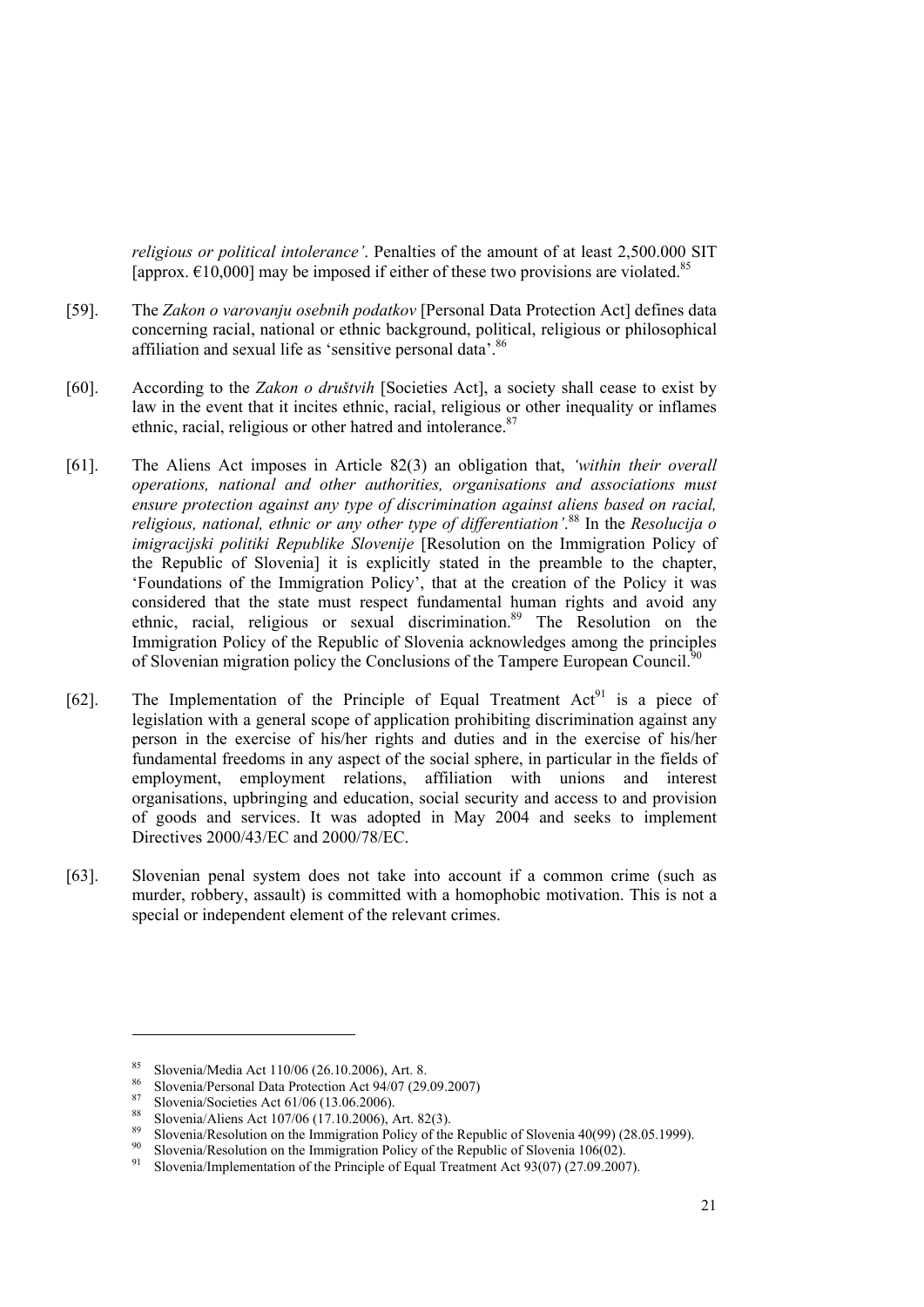- [64]. Pursuant to contact established with the Statistical Office of the Republic of Slovenia and with the Division for Civil Status, Public Documents and Residence Registration at the Ministry of the Interior, the requested statistical data are not available.<sup>92</sup>
- [65]. There is no relevant case-law in this field. $93$

## G. Transgender issues

- [66]. Article 14, para. 1 of the Slovenian Constitution (equality before the law) provides that: 'In Slovenia everyone shall be guaranteed equal human rights and fundamental freedoms irrespective of national origin, race, sex, language, religion, political or other conviction, material standing, birth, education, social status or any other personal circumstance. All are equal before the law'.
- [67]. While the Constitution thus prohibits discrimination of transgender people as discrimination on the basis of 'any other personal circumstance',  $94$  there are no specific laws explicitly addressing their status and position in Slovenia.
- [68]. Neither is the change of name following a possible gender reassignment specifically regulated. The change of name is regulated by the *Zakon o osebnem imenu* [Personal Name Act].<sup>95</sup> The right to choose one's name freely is a citizen's right which can be limited only if necessary for the protection of public security, morality and freedoms of others.96 A name can be changed on the basis of changed family status or upon the request of an individual who is of age or, in the case of a minor, who is represented by an authorised proxy.<sup>97</sup> Since the situation of transgender individuals is not specifically regulated under the Personal Name Act, such an individual can change his/her name by filing a request with the competent organ. Pursuant to the Personal Name Act the only grounds for denying a request are related to criminal law. The organ can refuse the request if an applicant has been prosecuted or convicted for a criminal offence which is prosecuted ex officio and the legal effects of the conviction have yet not expired.<sup>98</sup>

 $^{92}$  The last enquiry was made on 25.02.2008.

The lack of case-law has been established following a detailed research in the Slovenian case-law databases, both those officially procured by the courts (available at www.sodnapraksa.si) as those,

which are even more comprehensive, that are privately run (such as: www.ius-software.si).<br>94 Official Interpretation by the Commission for Constitutional Affairs of the Parliament of the Republic of Slovenia referred to in paragraph 11 above.<br>
Slovenia/Personal Name Act 20/06 (24.02.2006).<br>
96 Slovenia/Personal Name Act 20/06 (24.02.2006), Art. 2.<br>
97 Slovenia/Personal Name Act 20/06 (24.02.2006), Art. 11.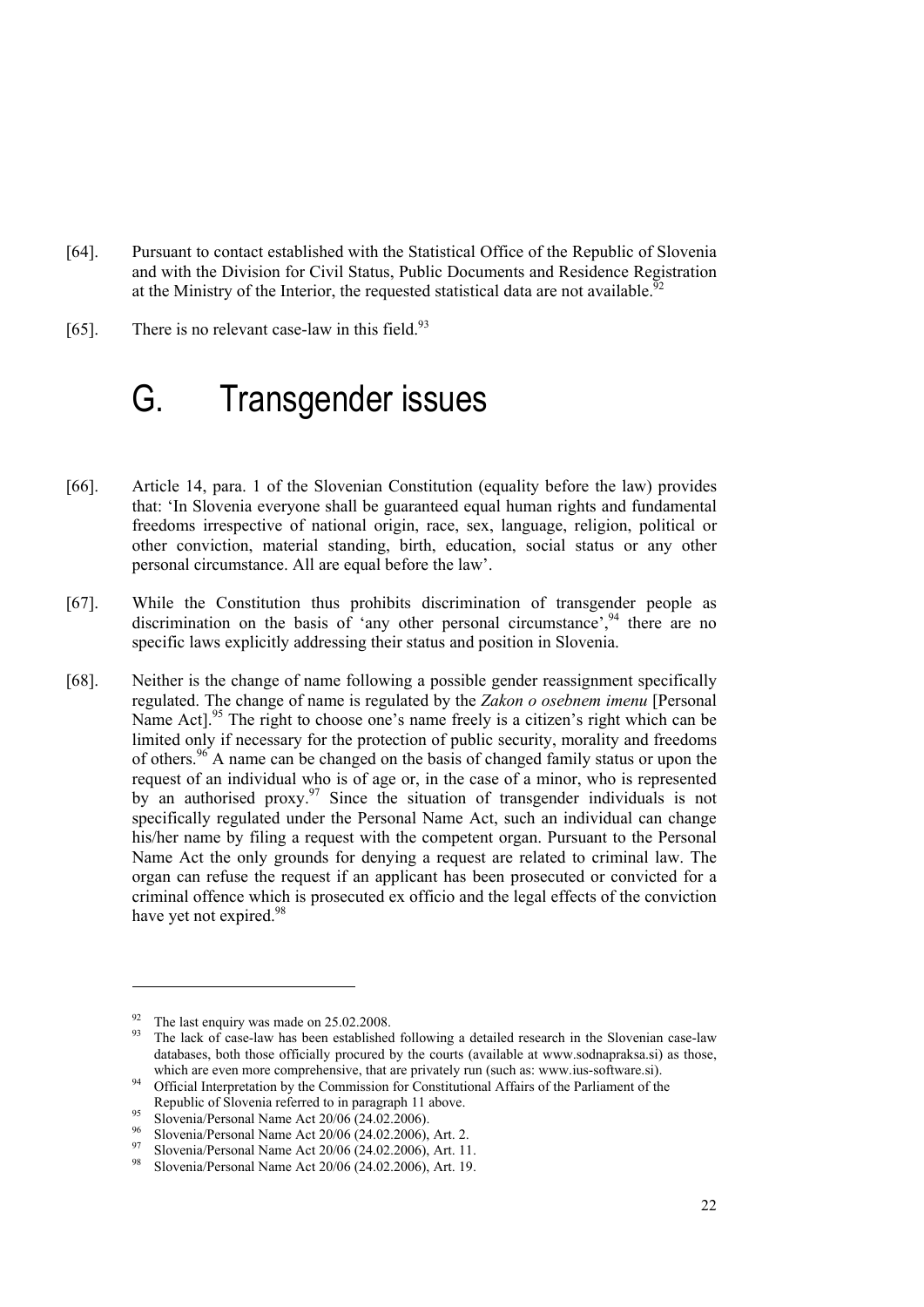- [69]. Pursuant to contact established with the Statistical Office of the Republic of Slovenia and with the Division for Civil Status, Public Documents and Residence Registration at the Ministry of the Interior, the requested statistical data are not available.<sup>99</sup>
- [70]. There is no relevant case-law in this field.<sup>100</sup>

<sup>&</sup>lt;sup>99</sup> The last enquiry was made on 25.02.2008.

<sup>&</sup>lt;sup>100</sup> The lack of case-law has been established following a detailed research in the Slovenian case-law databases, both those officially procured by the courts (available at www.sodnapraksa.si) as those, which are even more comprehensive, that are privately run (such as: www.ius-software.si).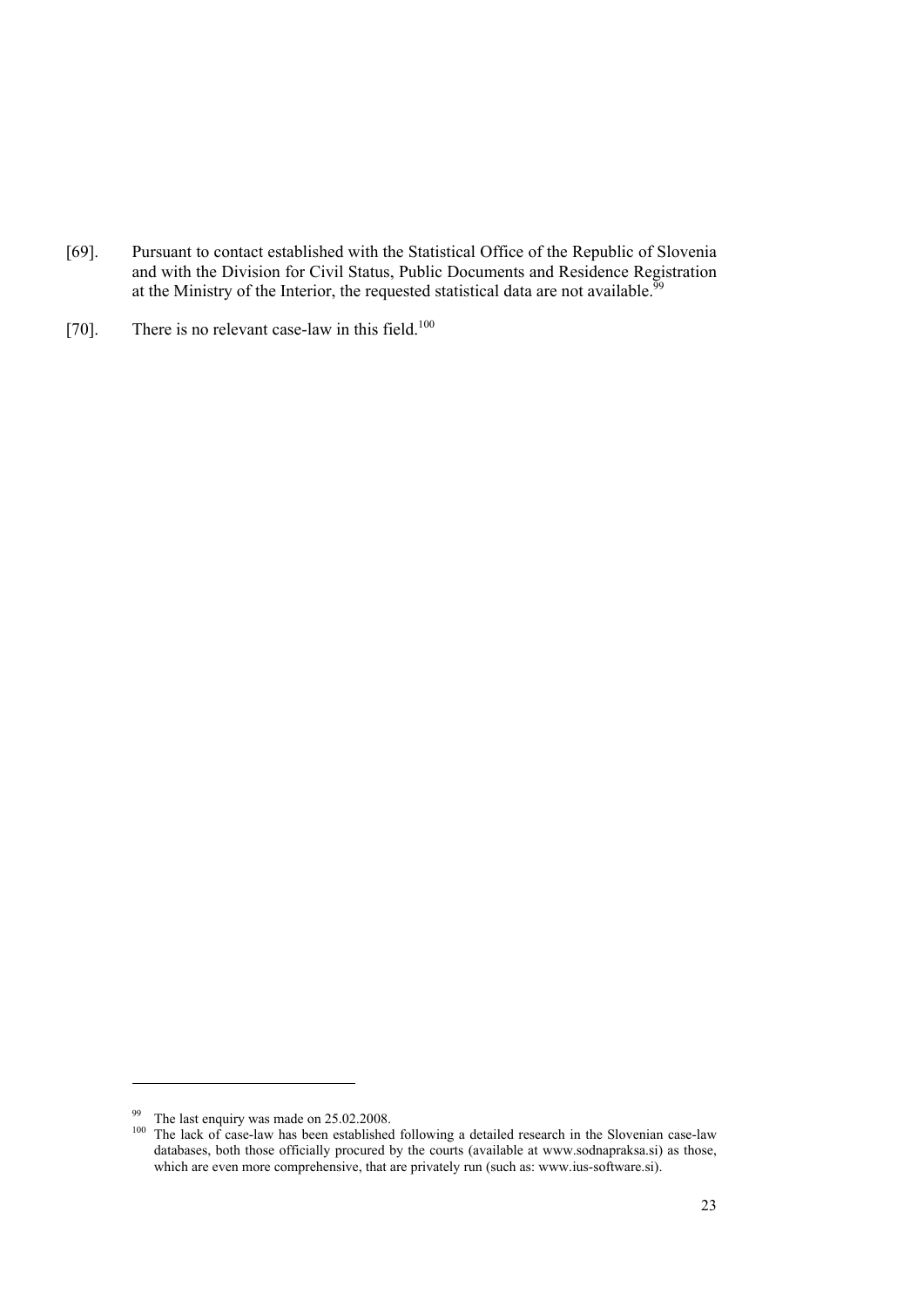## H. Miscellaneous

- [71]. On 22.06.2005, the National Assembly of the Republic of Slovenia adopted the amended Registration of Same-Sex Partnership Act.<sup>101</sup> Of the 47 deputies present in the 90-seat chamber, 44 deputies from the ruling coalition voted for the governmentproposed bill, which allows same-sex couples to register their relationship (to recall, same-sex couples are not allowed to marry officially).
- [72]. The Act sets down the conditions and the procedure for the registration of same-sex unions as well as the legal consequences resulting from it, the termination of such a union and the relations between the partners after the termination of the union. Article 2 defines the notion of registered same-sex union. According to this provision, the registered same-sex union is a legally established union of two women or two men who register their union before the competent authority in a manner determined by the Act. The main legal consequences are determined in Articles 8 to 24. The principal provisions relate to:
	- a. the rights and obligations of the partners, the property of each individual partner and the joint property and earnings of the couple, the provisions on management of the property, responsibility for the assumed obligations, the division of the property, the amount of shares in joint property and the conclusion of contracts between the partners;
	- b. the right of one partner to be supported by the other partner, the right to housing protection, certain rights of the partner in case of illness of the other (e.g. the right to acquire information on the health condition of the partner who is ill and the right to visit in medical institutions);
	- c. two clauses on inheritance limited to joint property acquired through work accomplished throughout the duration of the union; the inheritance of property belonging to one partner, i.e. of the property which has not been acquired jointly in the union, is regulated by general rules on inheritance which omit another partner from participating in inheritance on this property with other heirs.<sup>102</sup>
	- d. the procedure for termination of the union and certain legal consequences resulting from it.

<sup>101</sup> Slovenia/Same-sex Partnership Act 65/06 (08.07.2005). 102 V. Žnidaršič (2007), 'Dedovanje istospolnih partnerjev pri nas' in *Pravna praksa* No. 27/07, p. 15.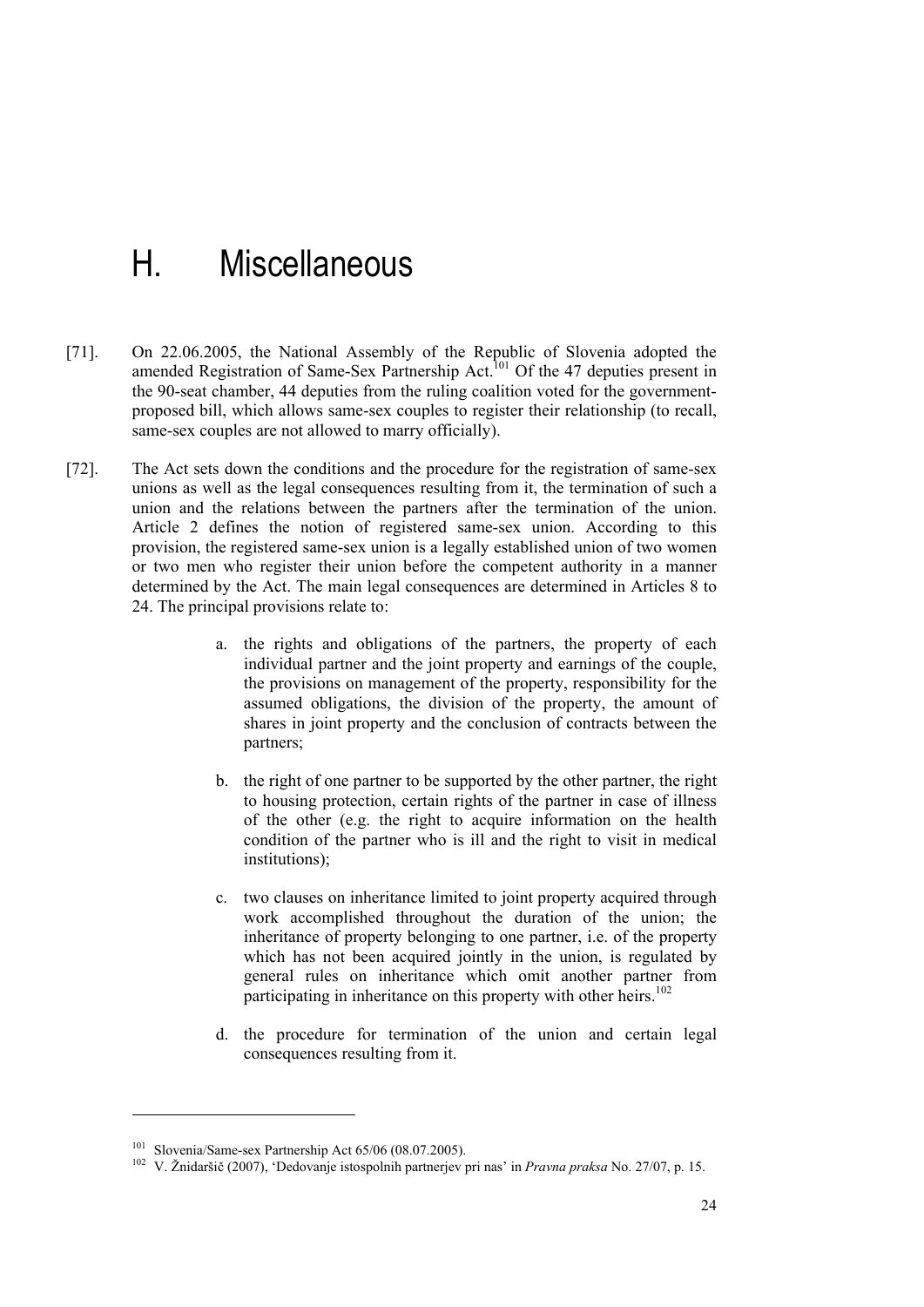- [73]. However the Registration of the Same-Sex Partnership Act does not deal with the relations between the partners and the children of either of them.
- [74]. The government plans to draw up changes to other laws within the next six months. Legislation dealing with criminal proceedings, lawsuits and other proceedings will be amended in order to include the rights resulting from the registration of same-sex unions.
- [75]. NGOs were involved in the drafting of the bill and were able make certain proposals. Among the rights they proposed, the right to inheritance of common property was included in the Act, but most of the other proposed rights were firmly rejected by the government. After the adoption of the Act, most NGOs complained that their proposals had not been taken into account. *Društvo za integracijo homoseksulanosti, Mirovni inštitut, Lingsium, Skupina za istospolno usmerjene mlade* [The Society for the Integration of Homosexuality, the Peace Institute and Lingsium, the Group for Same-Sex Oriented Youth], considers that the adoption of the Act is a positive step, since it partially regulates this previously unregulated field. However, after a change of government, the *Ministrstvo za delo, družino in socialne zadeve* [Ministry of Labour, Family and Social Affairs] has decided not to enter into dialogue with the NGOs and they have only been invited to submit their comments and proposals on one occasion. According to these organisations, the main weak point of the Act is that it does not provide for the status of 'relative' for the same-sex partner. The partner will thus not be able to exercise the rights (e.g. health and pension insurance, social security, procedural rights) that are granted to 'relatives'.
- [76]. Since certain rights are consciously excluded from the Act, some NGOs deem the Act discriminatory and have filed a petition for a review of constitutionality before the Constitutional Court. The NGOs, ŠKUC-LL and ŠKUC-Magnus, moreover consider that the Act is introducing differentiated treatment in comparison with heterosexual couples and is thus inconsistent with both the principle of equality of all citizens and the principle of equal opportunities. They also condemned the level of discussion in the National Assembly during the proceedings for the adoption of the Act.
- [77]. The Registration of Same-Sex Partnership Act provides for certain listed rights which are recognised for such partners. It does not equal marriage and remains distinct from the provisions of the Marriage and Family Relations Act. The most obvious difference is certainly the lack of any provisions concerning children. Joint adoption of children by a registered partnership is not possible.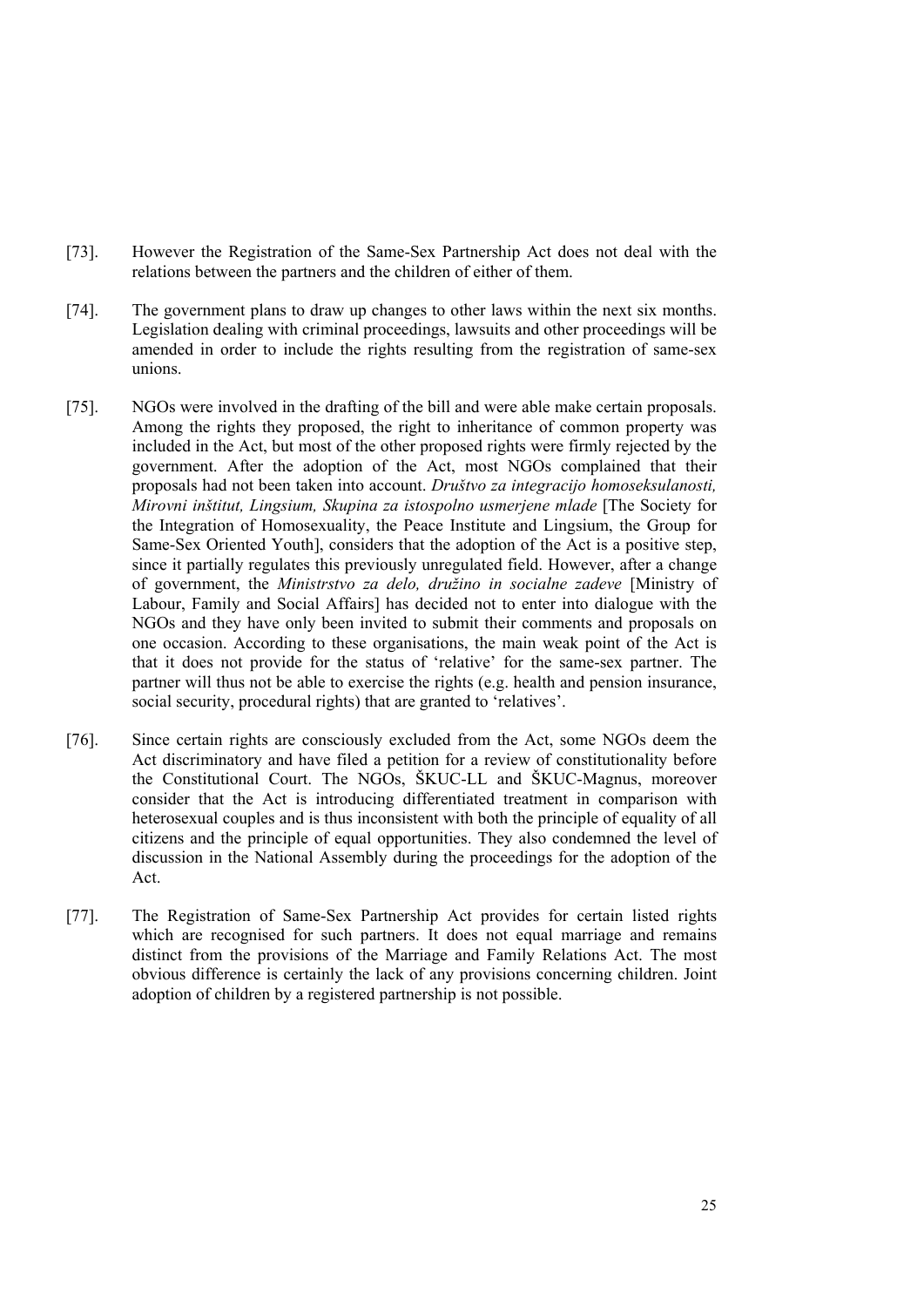## I. Good practices

- [78]. In Slovenia two particular cases of good practice in the field of employment can be singled out.
- [79]. The first relates to employers who can use various formal and informal means for securing a safe working environment for LGBT people. Two large Slovenian public companies thus lead by example by including prohibition of discrimination on the basis of other personal circumstances (i.e. sexual orientation) in their internal company codes.
- [80]. Example 1: Code of professional ethics and entrepreneurial culture, Telekom Slovenije d.d.: *'Our workers and work*: *Telekom Slovenije strives for a sound, safe and productive working environment without overt or covert discrimination on the*  basis of gender, race, colour, age, health, disability, religious, political or any other belief, membership of the trade union, ethnic or social origin, family status, financial *status, sexual orientation or any other personal circumstances. Telekom Slovenije prohibits on its premises any conduct which contributes to an unproductive, discouraging or insulting environment. If anyone feels they are subject to such inappropriate treatment, he or she should turn to his supervisor and to the director of personnel*."103
- [81]. Example 2: Professional criteria and ethical principles of journalism in Slovenian Radio and Television Programmes: *'Attitude to sexual minorities: same-sex relationships are still subject to strong biases and are not infrequently prone to unscrupulous and insulting over-simplifications. While inappropriate attitude to this conduct can aggravate the situation further, approaching the issue differently can contribute to a positive change. It is necessary to avoid over-simplifications, stereotypes and personal judgments. Same-sex relationships should be portrayed objectively and impartially even in comparison with heterosexual relationships'*. 104
- [82]. The second case of good practice relates to the cooperation between NGOs, trade unions, employers and the Slovenian government.
- [83]. ŠKUC, an NGO promoting non-discrimination regarding sexual orientation, with the support of European Structural Funds and the Slovenian Ministry of Labour, Family and Social Affairs, published two manuals on 'Measures against employment discrimination' for use by trade unions and employers.<sup>105</sup> The manuals are a

<sup>&</sup>lt;sup>103</sup> http://www.mirovni-institut.si/razlicnost/delodajalci.html (last accessed 31.01.2008).<br><sup>104</sup> http://www.mirovni-institut.si/razlicnost/delodajalci.html (last accessed 31.01.2008).<br><sup>105</sup> T. Greif (2006) *Ukrepi proti* available at: http://www.zsss.si/images/stories/PDF/Ukrepi\_proti\_diskriminaciji\_SINDIKATI.pdf (last accessed, 31.01.2008) and T. Greif (2006), *Ukrepi proti diskriminaciji v zaposlovanju za*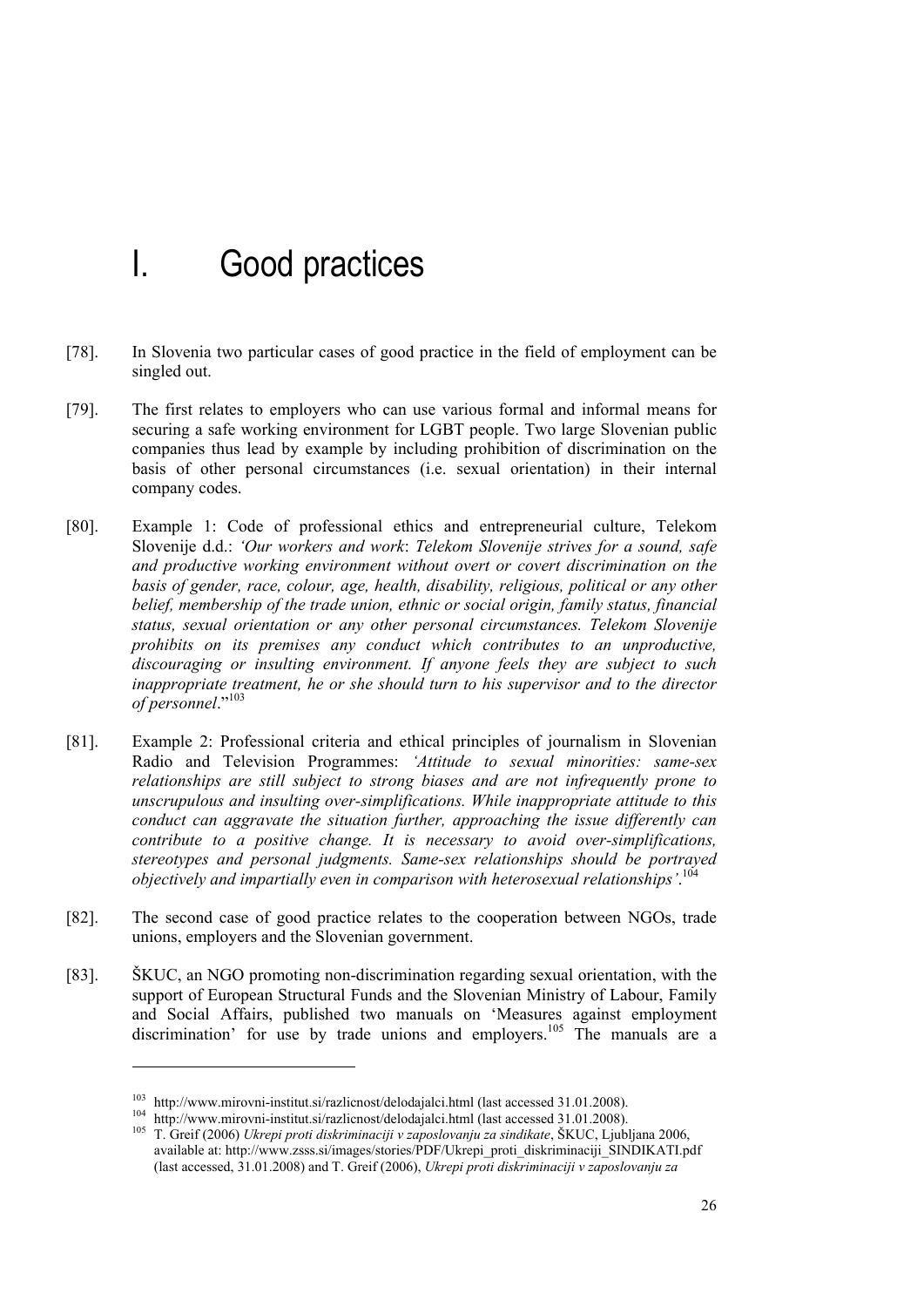comprehensive guide for trade unions in their negotiations with employers, as well as for employers when dealing with workers. They provide information on the most common types of discrimination against employees on the grounds of their sexual orientation and single out possible measures that may be undertaken by trade union representatives and employers to counter them. The manual is full of comparative examples of good practices and concrete proposals for limiting the widespread, yet concealed, cases of homophobia in the workplace in Slovenia.

[84]. Both types of good practice are innovative and serve as a good example worth following.

*delodajalce,* ŠKUC, Ljubljana, 2006, available at

http://www.zsss.si/images/stories/PDF/Ukrepi\_proti\_diskriminaciji\_DELODAJALCI.pdf (last accessed 31.01.2008).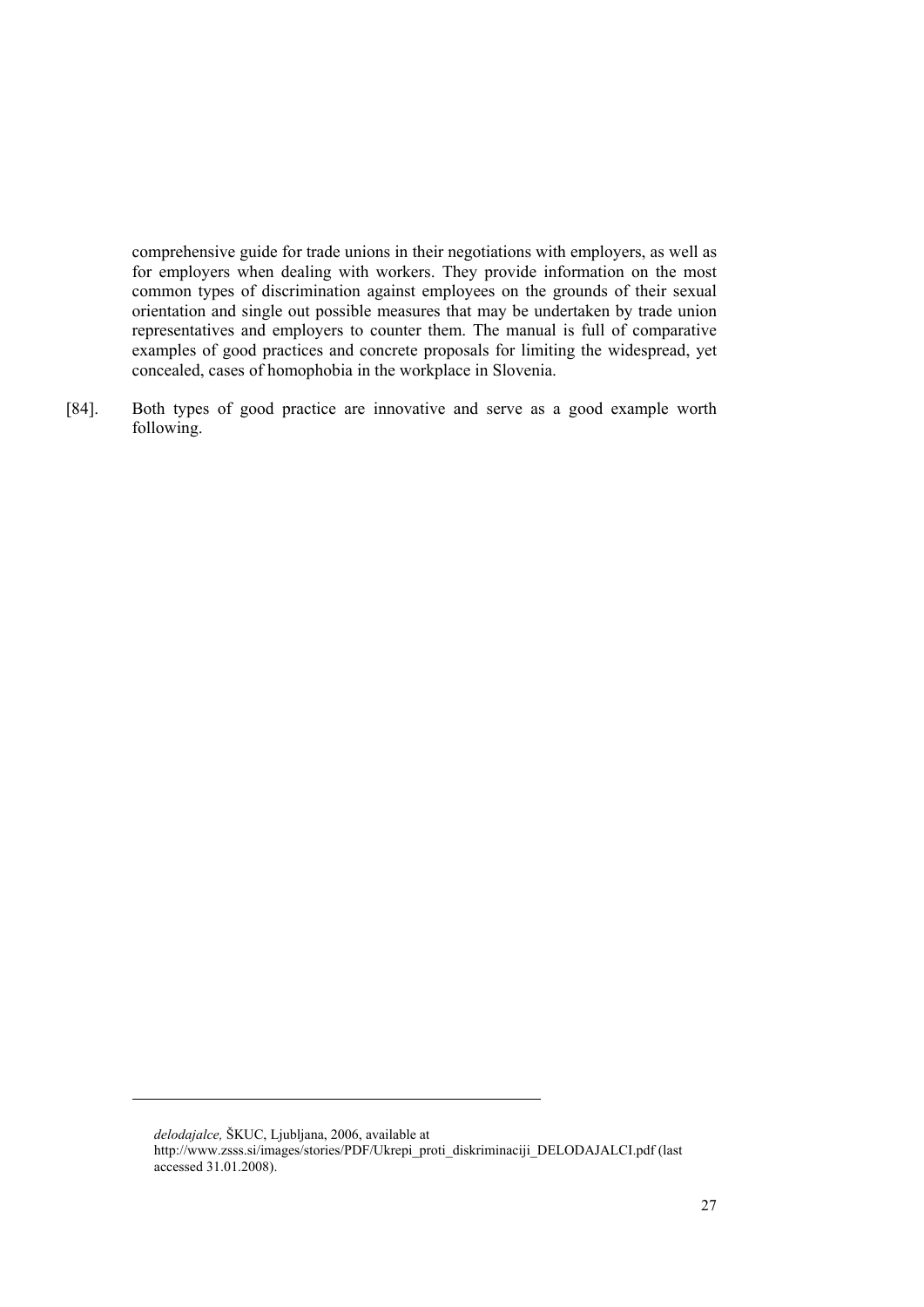## Annex 2 – Statistics

[85]. All those tables where no official statistical data are available are omitted.

#### **Chapter A, Implementation of Employment Directive 2000/78/EC in relation to sexual orientation**

|                                                                                                                                                                                                                                               | 2000 | 2001 | 2002 | 2003 | 2004 | 2005     | 2006     | 2007 |
|-----------------------------------------------------------------------------------------------------------------------------------------------------------------------------------------------------------------------------------------------|------|------|------|------|------|----------|----------|------|
| Total complaints of discrimination on the ground of sexual orientation processed by<br>the Equality Advocate                                                                                                                                  |      |      |      |      |      |          |          | N/A  |
| Total finding of Discrimination confirmed by the Equality Advocate                                                                                                                                                                            |      |      |      |      |      | $\theta$ | $\theta$ | N/A  |
| National Number of sanctions/compensation payments issued (by courts, tribunals,<br>equality bodies etc.): if possible disaggregated according to social areas of<br>discrimination (employment, education, housing, goods and services etc.) | N/A  | N/A  | N/A  | N/A  | N/A  | N/A      | N/A      | N/A  |
| National range of sanctions/compensation payments (by courts, tribunals, equality<br>bodies etc.): if possible disaggregated according to social areas of discrimination<br>(employment, education, housing, goods and services etc.)         | N/A  | N/A  | N/A  | N/A  | N/A  | N/A      | N/A      | N/A  |

DISCLAIMER: This study has been commissioned as background material for a comparative report on homophobia and discrimination on grounds of sexual orientation by the European Union Agency for Fundamental Rights. The views expressed here do not necessarily reflect the views or the official position of the FRA. The study is made publicly available for information purposes only and does not constitute legal advice or legal opinion.